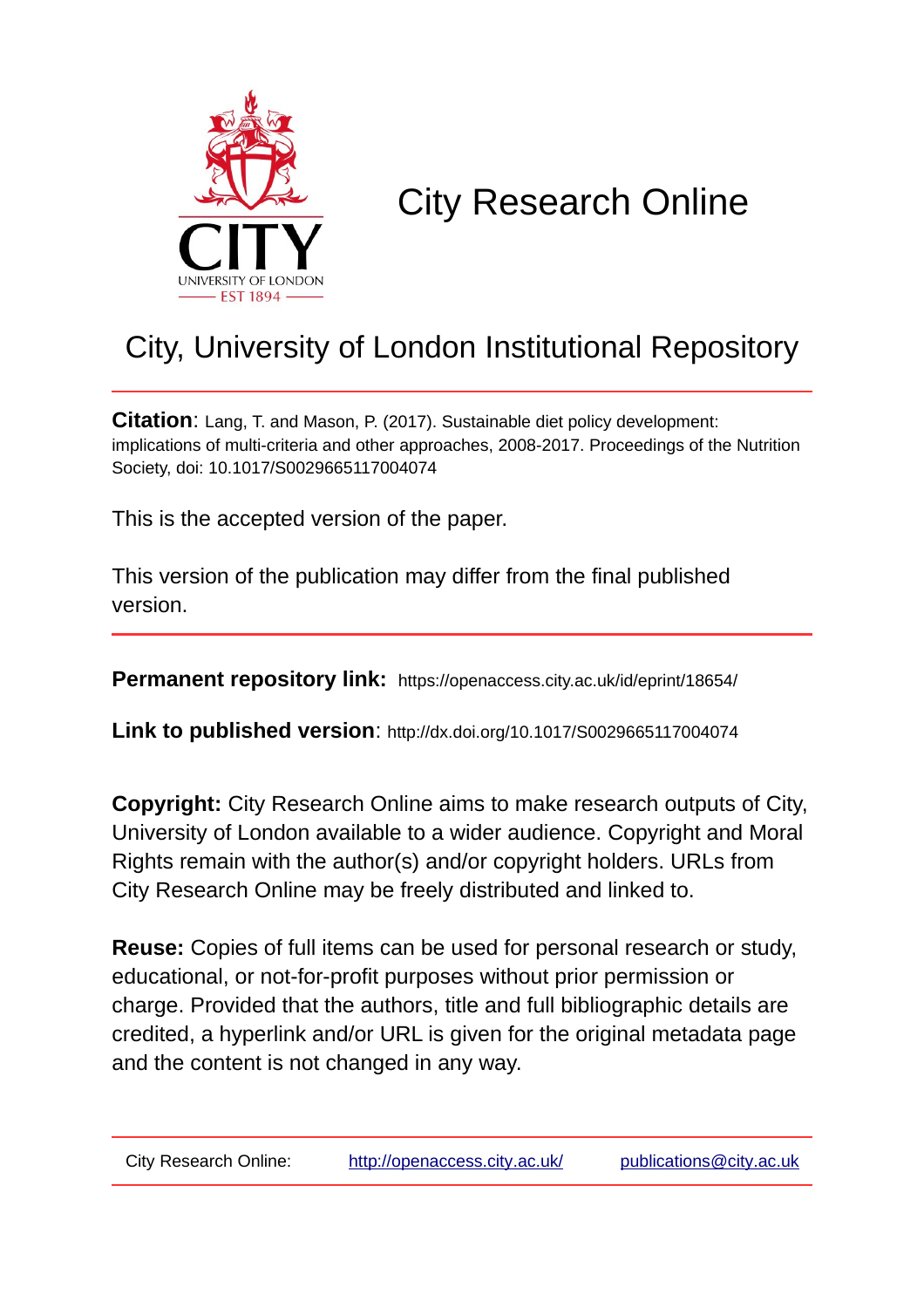#### Title: **Sustainable Diet Policy Development: implications of multi-criteria and other approaches, 2008-17**

Title short version: Policy Development on Sustainable Diets

#### Authors: **Tim Lang and Pamela Mason**

Institution: Centre for Food Policy, City, University of London

contact author: Prof Tim Lang, Centre for Food Policy, City, University of London, Northampton Square, London EC1V 0HB, UK tel: 07812-570579 e: [t.lang@city.ac.uk](mailto:t.lang@city.ac.uk)

Submitted to: *Proceedings of the Nutrition Society*, based on paper presented to Nutrition Society Summer Meeting, King's College London, July 12, 2017

wordcount: 7k + references + tables

AUTHORS INSTRUCTIONS: [https://www.cambridge.org/core/journals/proceedings-of-the](https://www.cambridge.org/core/journals/proceedings-of-the-nutrition-society/information/instructions-contributors)[nutrition-society/information/instructions-contributors](https://www.cambridge.org/core/journals/proceedings-of-the-nutrition-society/information/instructions-contributors) / Cambridge Univ Press (publisher of *ProcNutSoc*): Amanda Johns tel: 01223-347922 (0730-1300 hrs each day)

Financial Support: None

Conflict of Interest: None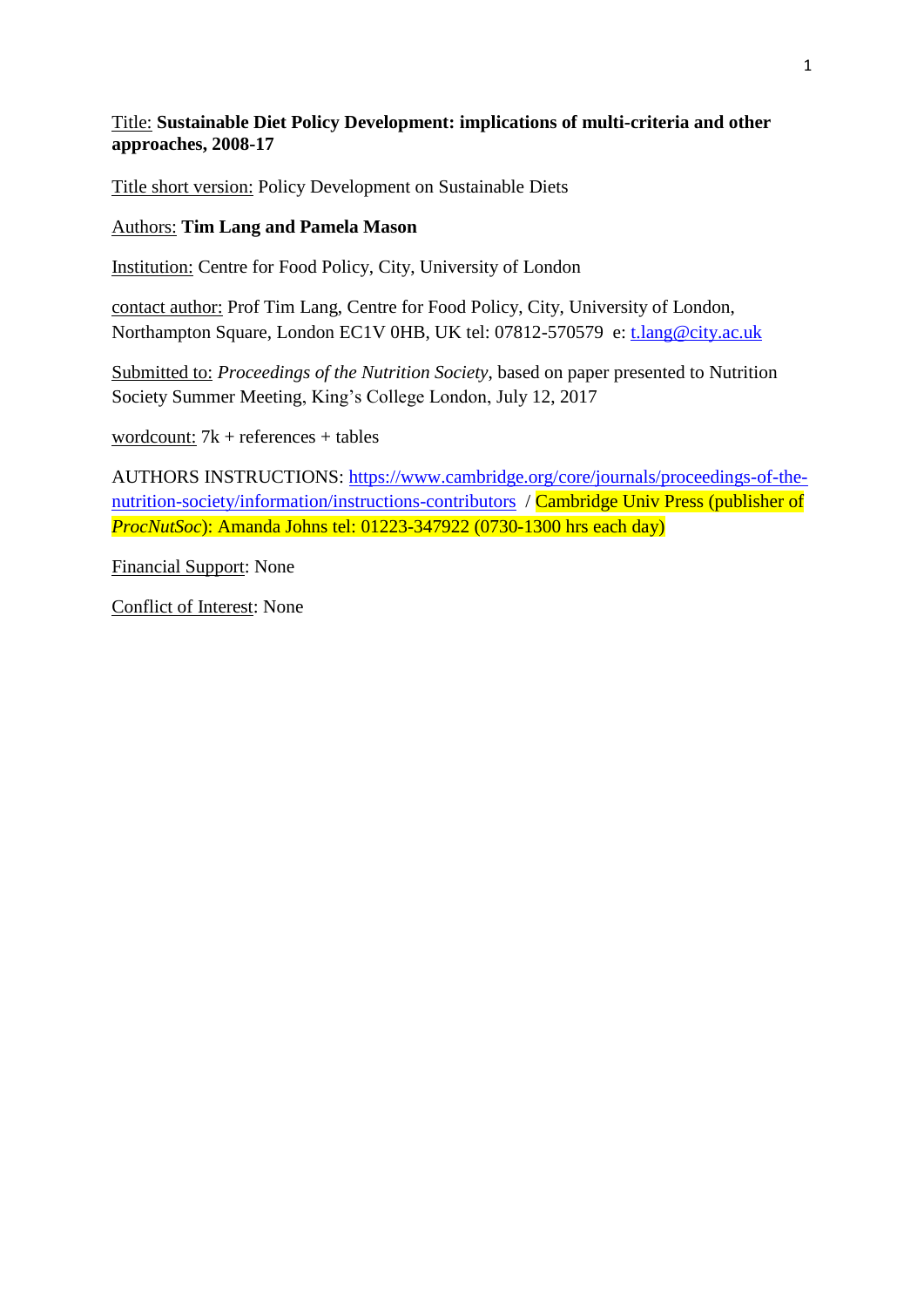#### **Abstract**

#### **(237 words)**

The objective of this paper is to draw lessons from policy development on sustainable diets. It considers the emergence of sustainable diets as a policy issue and reviews the environmental challenge to nutrition science as to what a 'good' diet is for contemporary policy. It explores the variations in how sustainable diets have been approached by policy-makers. The paper considers how international UN and EU policy engagement now centres on the 2015 Sustainable Development Goals and Paris Climate Change Accord which require changes across food systems. The paper outlines national sustainable diet policy in various countries: Australia, Brazil, France, Netherlands, Qatar, Sweden, UK and USA. While no overarching common framework for sustainable diets has appeared, a policy typology of lessons for sustainable diets is proposed, differentiating (a) orientation and focus, (b) engagement styles and (c) modes of leadership. The paper considers the particularly tortuous rise and fall of UK governmental interest in sustainable diet advice. Initial engagement in the 2000s turned to disengagement in the 2010s, yet some advice has emerged. The 2016 Referendum to leave the EU has created a new period of policy uncertainty for the UK food system. This might marginalise attempts to generate sustainable diet advice, but could also be an opportunity for sustainable diets to be a goal for a sustainable UK food system. The role of nutritionists and other food science professions will be significant in this period of policy flux.

#### **Keywords:**

Sustainable Diet; Food Brexit; food policy; dietary guidelines; sustainable dietary guidelines

#### **Introduction**

This paper considers the rebirth of policy interest in sustainable diets. This used to be considered a concern only or mainly of the developed world, but no longer. International interest has spread<sup> $(1-5)$ </sup>. The paper explores what the notion of sustainable diets means in policy, drawing out themes which have emerged as engagement has grown. It notes the strong role of climate change on the one hand and the costs of the nutrition transition, on the other. At its simplest the term 'sustainable diet' is often taken to mean nutrition  $+$  climate change reduction. But the science suggests the need for a more complex or 'multi-criteria' approach<sup> $(6, 7)$ </sup>. The paper considers policy developments in a number of countries which have been particularly policy active, asking what lessons can be learned from how they have addressed this complexity. It concludes that a number of clear categories of policy approach, style and engagement have emerged. The paper ends with a consideration of the UK as an example of a state where scientific interest in and support for sustainable diets has at times been high, and where policy engagement was initially strong but where it then experienced a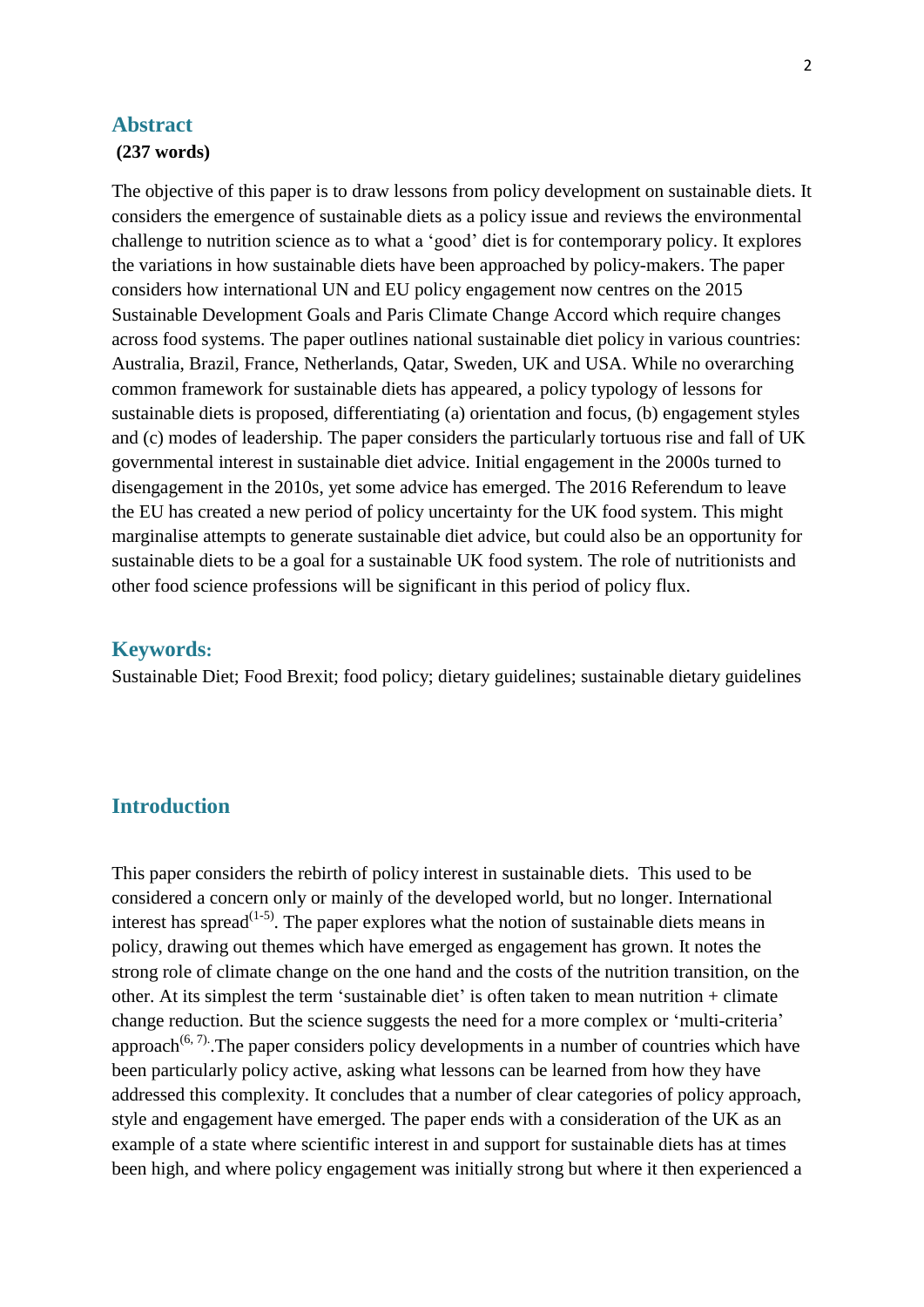decline in governmental sponsorship. This was due firstly to acceptance that national dietary patterns would have to change for health, environmental and security reasons, only for policy development to weaken following a change of government in 2010; it has weakened further since the 2016 referendum vote to leave the European Union (EU) from which the UK derives  $31\%$  of its food<sup>(8)</sup>. This rise and fall of policy engagement could be viewed simply as an example of politics, of little interest to nutrition sciences or its translation into public policy. In fact, it illustrates how international political stability and support are preconditions for policy-makers being able to address complex and interdisciplinary evidence such as has emerged in the discourse about sustainable diets. The paper suggests that such disruptions to rational policy-making, while deep in the current case of the UK and its Food Brexit<sup>(9)</sup>. are not unknown. Nutrition scientists therefore have an important role in promoting (a) how dietary improvement links with wider issues of sustainability, (b) why this matters to the general public, and (c) offering new goals to what is required from food supply linking health, environment and economy. A particular opportunity lies in promoting evidence-based sustainable dietary guidelines, an approach to sustainable diets on which there is now considerable international policy experience, discussed here.

Policy makers have become increasingly more aware that dietary change is necessary to help meet the 2015 UN Sustainable Development Goals and the Paris Climate Change Accord. Pressure to respond has grown from civil society and industry<sup> $(10, 11)$ </sup>. There has been much attention to the particular issue of meat and dairy within diets, particularly in the nutrition transition, as developing nations' incomes rise. Meat and dairy have been a particularly 'hot' issue, with strong evidence about animals' contribution to climate change, water use and feed use. In 2006, the FAO published a sober account of livestock's role in ecosystems stress, later also arguing efficiencies could reduce these<sup> $(12, 13)$ </sup> In 2016, China was reported as being committed to levelling off its meat consumption but it is unclear what leverage this report had, although the Government is committed to preventing dietary ill-health $(14)$ . International comparisons have explored consumers' willingness to change<sup> $(15, 16)$ </sup>. Studies of whether meat's impact varies by method of rearing have been summarised  $(17, 18)$ , and reinforce the health advice for high levels to be reduced $(19, 20)$ .

#### **The notion of sustainable diet and emerging policy engagement**

The term sustainable diets has crept into policy discourse over the last two decades but its scientific origins are usually credited to Gussow and Clancy's 1986 proposal for Dietary Guidelines for sustainability<sup>(21)</sup>. For them, sustainability was a composite term, in which nutrition and environment should be aligned, in keeping with sustainable development thinking proposed at that time and summarised in the UN Brundtland Report a year later<sup>(22)</sup>. Academic interest in the topic blossomed<sup>(23)</sup>, particularly in the 2000s, and today an expanding literature has been summarised $(7, 24-27)$ .

Although the scientific literature is usually presented as beginning in the late  $20<sup>th</sup>$  century, its origins are older. Arguably, the first serious treatise was by Thomas Malthus in his 1798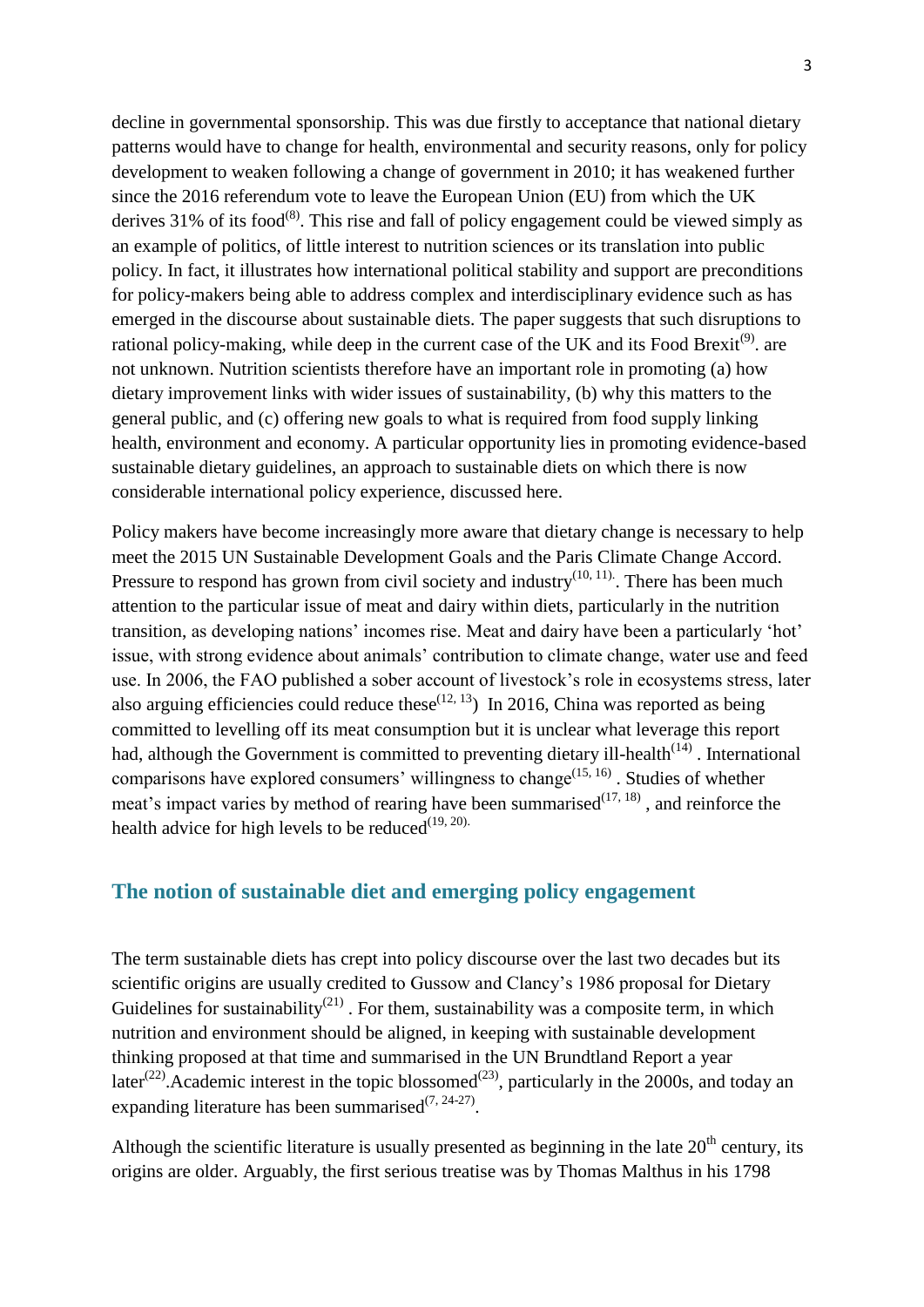Essay on the Principle of Population as it affects the future of society<sup>(28)</sup>. Malthus' long title (it is actually even longer) was an early recognition that the relationship between human physiological needs, planetary capacity, agricultural potential and population growth is societally determined; choices need to be made – for Malthus a key issue was to control fertility and food supply. His views varied on the latter<sup> $(29)$ </sup>, but he was clear that what is now called sustainability is a social construct, subject to policy decisions, not just a technical or a nutrition-environmental one. He laid the grounds for what today is termed a 'multi-criteria' approach to diet, that no one factor dominates policy; policy has to juggle competing data. This approach was captured again nearly two centuries later, when Moore Lappé wrote the mass selling *Diet for the Small Planet*, published in 1971<sup>(30)</sup>. For her, dietary change was needed to protect the environment conceived as a biosphere rather than to tackle climate change, the most cited rationale today; but Moore Lappé's appeal was unashamedly to society, calling for cultural change and involvement. That argument has been reinforced by data suggesting that industrialisation and human activity have lastingly altered the planet, taking it and humans into a new Anthropocene age. Human activity has lastingly altered climate, environment and resource capacit<sup>(31, 32)</sup>. In the last decade, reviews of evidence from diverse sciences, some initiated after the financial shock of the 2007-09 oil and commodity price spike, urged policy-makers to re-orient both food supply and consumption patterns to address these new circumstances<sup> $(33-35)$ </sup>. Sustainable diets thus became a rallying cry for policy changes in production and consumption.

The first formal intergovernmental policy attempt to address sustainable diets was a 2010 scientific conference hosted in Rome by the UN Food and Agriculture Organisation (FAO) and Bioversity International, a member of the UN affiliated Consultative Group on International Agricultural Research (CGIAR) charged to protect plant biodiversity and responsible for the 1992 Convention on Biodiversity<sup>(36)</sup>. The 2010 conference debated, created and promulgated a broad definition for sustainable diets:  $(37)$ 

*"Sustainable Diets are those diets with low environmental impacts which contribute to food and nutrition security and to healthy life for present and future generations. Sustainable diets are protective and respectful of biodiversity and ecosystems, culturally acceptable, accessible, economically fair and affordable; nutritionally adequate, safe and healthy; while optimizing natural and human resources."* 

The reasons for this 'multi-criteria' approach was reviewed at the event, and it has grown considerably since. The challenge for policy-makers was how to address complexity of data emerging from diverse sciences, all pointing to the need to transform diets for reasons other than, as well as in addition to, nutrition. Could diets be modelled which would improve consumption patterns measured against different criteria? Or would the policy terrain be confused by 'policy cacophony'<sup>(38)</sup>, where different interpretations, scientific concerns and foci compete for policy attention, rather than provide a coherent message? The 2010 Rome sustainable diet conference concluded that coherent messages were essential and possible. There is an expansive literature on how dietary patterns now threaten the stability of climate<sup>(39, 20)</sup>, biodiversity maintenance<sup>(40, 41)</sup>, water use<sup>(42-44)</sup>, soil health<sup>(45, 46)</sup> and land use (<sup>47,</sup> <sup>48)</sup>. And these environmental concerns are accompanied by economic factors such as supply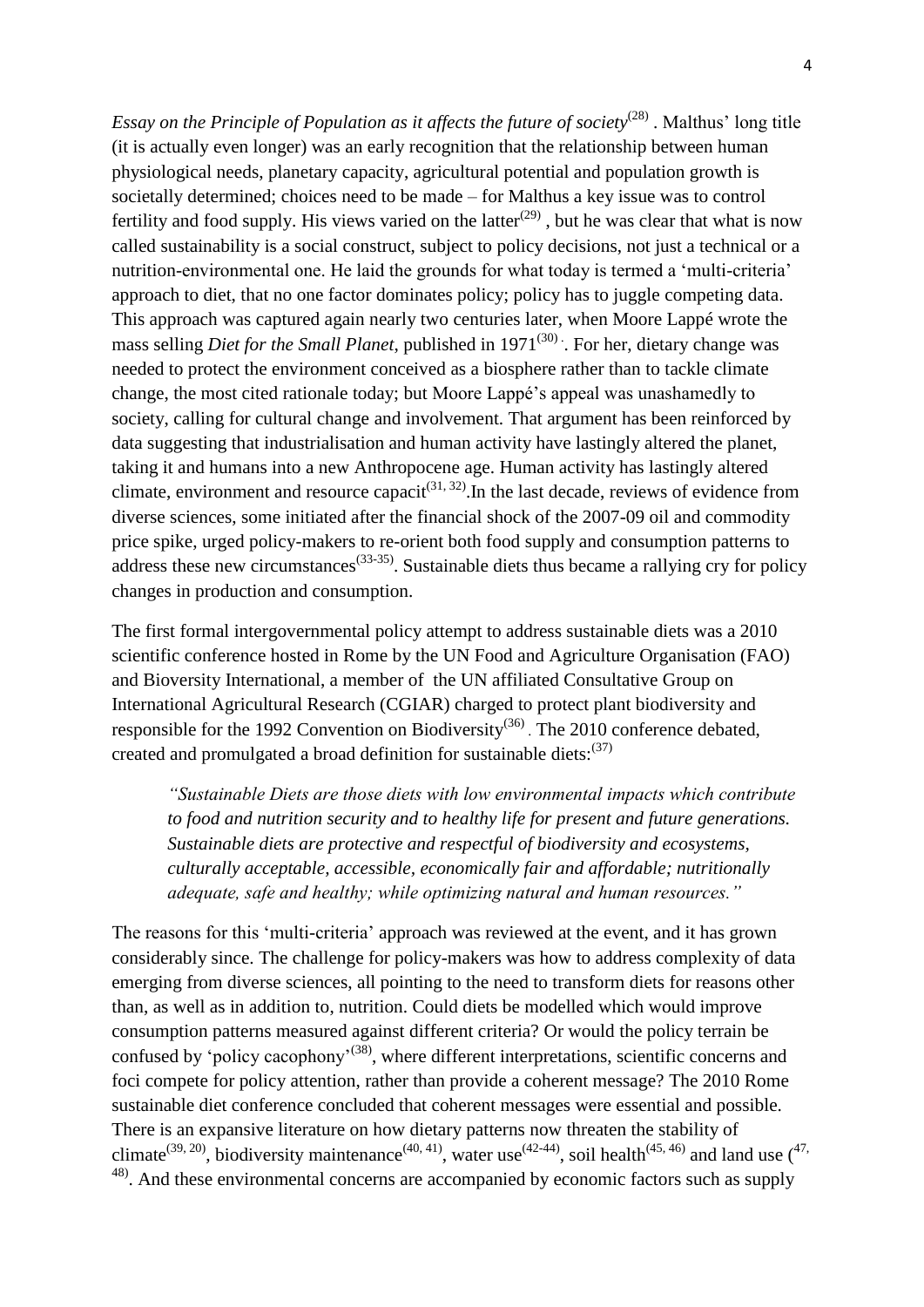chain dynamics, affecting monetary distribution along the chain, access to food and consumer prices. There are also concerns such as demographic pressures on food supply $(49)$ , and social determinants such as the (in)equitable distribution of food within and between countries<sup> $(50)$ </sup> the impact of trade rules and power, $(^{51})$  and cultural factors such as choice patterns, religious preferences and ethics $(7)$ .

As these interdisciplinary data mounted, sustainable diets could no longer be viewed simply as an issue of nutrients  $+$  carbon, signifiers for public health and climate change, vital though both are. Noting this breadth of factors was what led the FAO- Bioversity conference to articulate the broad definition cited above. What was clear even in 2010 and is clearer still today is how the notion of a 'good' diet is no longer the preserve of public health nutrition. It could be argued, in high income countries, that following nutrition advice would reduce consumers' environmental impact<sup> $(52, 53)$ </sup>, but whether this applied to economies experiencing under-nutrition was less clear. Policy-makers informally argued that sustainable diets might be an issue which was intrinsically complex, thus best addressed incrementally or in parts. And some argued that diet should be left as a matter for health, and that sustainability is the responsibility of supply chain management. Industry studies countered this by proposing the consumer engagement was essential, and that clear frameworks were necessary to create new 'level playing fields $(54, 55)$ .

It is not surprising therefore that attempts to translate sustainable diets into formal policy have been patchy and at times 'messy'. The European Union (EU), for instance, has limited policy competence on public health, which is subject to member state autonomy. The EU has some health involvement such as in nutrition labelling and health education. Consumers receive no advice to make dietary choice more sustainable. They receive clear advice to buy more energy efficient electric goods but not food. This is perplexing since the EU offered in 1992 to lead international development of sustainable consumption and production (SCP) policy at the UN Conference on Environment and Development (the 'Rio' conference)<sup>(56)</sup>. EU policy frameworks have strengthened member state actions on food's infrastructure such as water management and chemical residues  $(57, 58)$  and kitchen equipment, but not the food itself! Awareness of this policy gap grew following the commodity and banking crisis of 2007-08 when world food and oil prices rose rapidly and Western leaders realised their own food systems had some instability, and price volatility<sup>(59)</sup>. The EU began to develop a Sustainable Food Communiqué in consultation with industry, science and consumers, arguing that this would deliver a new SCP framework of benefit to supply chains and public alike $^{(60)}$ . 61) .A SCP Roundtable was created. Meat reduction was specifically mentioned in Commission thinking, acknowledging its high greenhouse gas emissions. Drafted, agreed and about to be published, the Sustainable Food Communiqué was withdrawn unexpectedly in 2014 when a new Commission was formed. The emerging EU multi-criteria approach was abandoned; instead a narrower 'circular economy' perspective was adopted $(62)$ . Useful though this is for resource management, it sees food almost entirely as a material and biological entity, suggesting a duo- rather than multi-criteria challenge. Cultural or consumer advice was not to be given.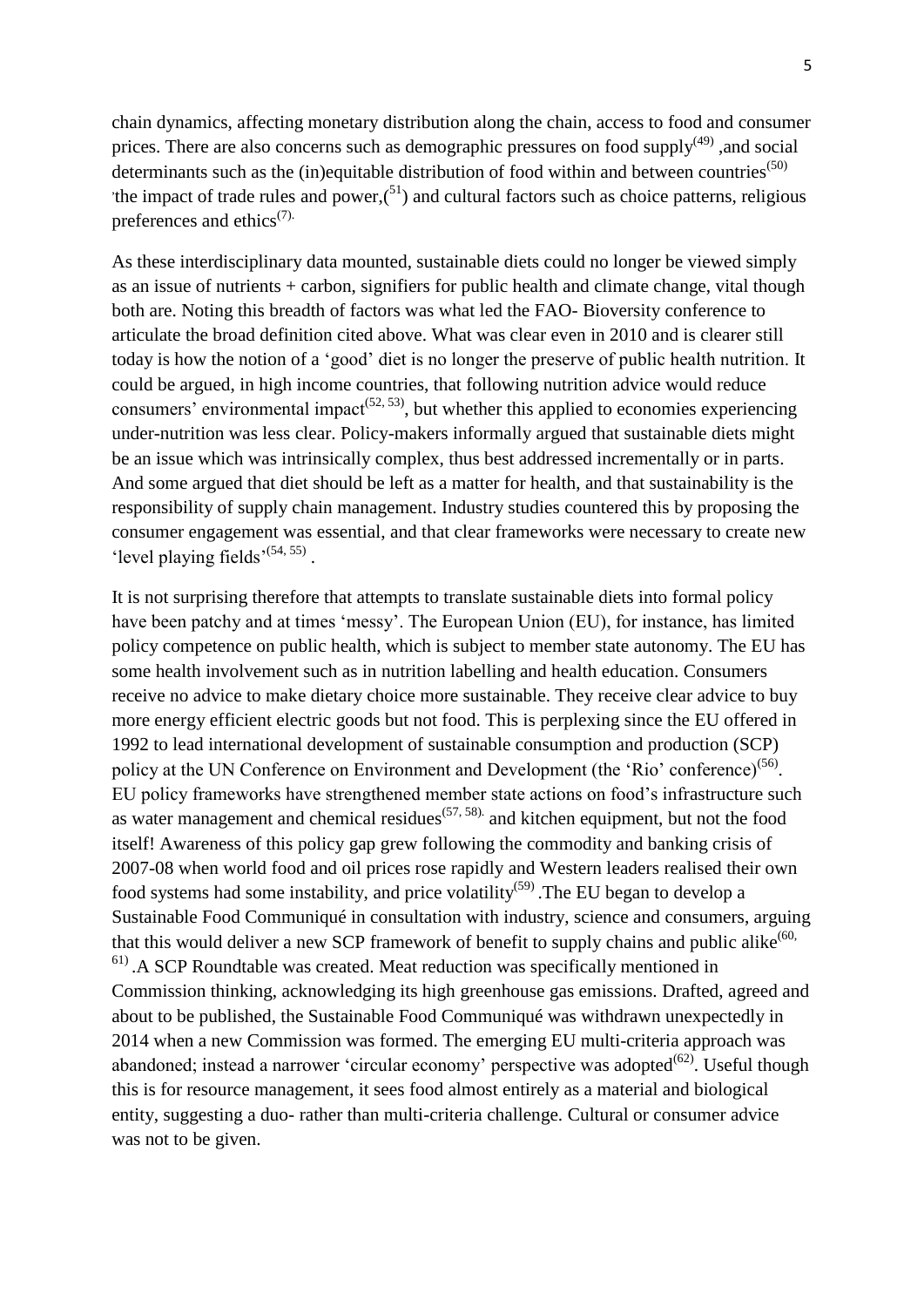Internationally, a different policy trajectory may be traced. UN institutions have been prime sources of data suggesting the need for a multi-criteria approach. The UN Environment Programme (UNEP) has linked environmental and social aspects<sup> $(63, 48, 64)$ </sup>, and the FAO has considered specific issues such as livestock production<sup> $(65, 66)$ </sup>. Taking the World Health Organisation's (WHO) concerns about the state of nutrition as read, and noting the 2010 Rome sustainable diet conference, policy observers expected the 2014 WHO-FAO second International Conference on Nutrition (ICN2) to take a lead on sustainable diets from a multicriteria perspective. ICN2 was an opportunity to link the UN family's joint concerns. Despite strong support for this position at scientific preparatory conferences  $(67)$ , it did not  $(68)$ . Sustainable diets were specifically raised as a matter for the UN Decade of Nutrition Action, however<sup>(69)</sup>. This 'toe in the door' for sustainable diets followed from international realisation that food and diet would be central in two forthcoming UN agreements: first, the 2015 agreement on 17 Sustainable Development Goals (SDGs) with 169 targets, an estimated 70 of which require food action (see Table 1); and second, the 2015 Paris Climate Change Accord. If Paris committed governments to re-engineer economies to keep climate change below 2 degrees, the SDGs pointed to how food must help deliver this. The SDGs also targeted other criteria for a good food system: waste reduction, equitable distribution, and other social criteria. There had been fears that the Paris climate talks might collapse into indecision as had its predecessor, the 2009 UN Framework Convention on Climate conference at Copenhagen<sup> $(70)$ </sup>. Tough lobbying in favour of binding agreements by big food industries almost certainly made the difference. Sustainable diets were back up the policy agenda as a solution to commitments rather than as over-complex problems which defied resolution. As the FAO noted in a summary of the SDGs "(c)onsumers must be encouraged to shift to nutritious and safe diets with a lower environmental footprint"<sup>(71)</sup>.

#### INSERT Table 1 ABOUT HERE

#### **National attempts to address food system sustainability**

A number of countries have engaged with sustainable diets. These have been summarised elsewhere<sup> $(7, 1)$ </sup>. Sweden was the first nation state to publish official sustainable dietary guidelines in 2009, an outcome of collaboration by its National Food Administration and Environmental Protection Agency<sup>(72)</sup>. Sweden was asked to withdraw them by the European Food Safety Authority (EFSA), after concerns were expressed about the guidelines favouring local and seasonal foods, and suggesting consumers reduce meat consumption. Six years later, the Swedish Prime Minister himself launched a version of sustainable diet advice, couched this time in cultural terms, on which EFSA could hardly pronounce  $^{(73)}$ .

The Netherlands, meanwhile, took a different, slower and more incremental route to sustainable diets. In 2008, using the EU's favoured SCP policy language, the Ministry of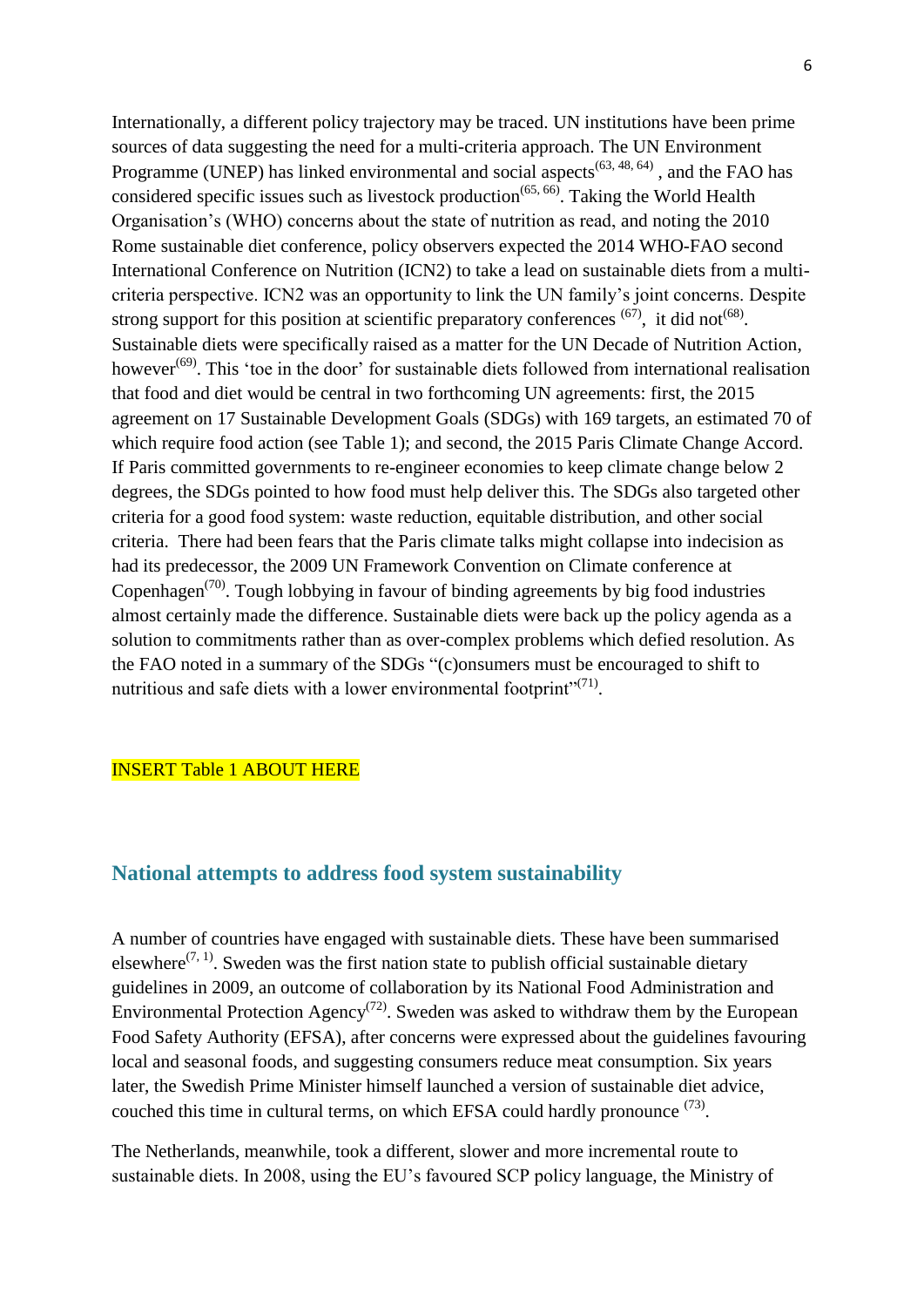Agriculture published a general food policy document.<sup> $(74)$ </sup> This was then followed by a 2011 Health Council report on the ecological necessity for dietary guidelines<sup> $(75)$ </sup>, and five years later, the national nutrition centre producing them<sup> $(76)$ </sup>. These were consolidated by the public health research body $(77)$ .

Germany has taken an altogether different approach. It has provided advice direct to consumers via the Rat für Nachhaltige Entwicklung (RNE), its Council for Sustainable Development, rather than one of the larger Ministries. RNE has steadily expanded and made more specific its sustainable diet advice with each new edition of its *Sustainable Shopping Basket* - A guide to better shopping<sup>(78-80)</sup>. As the title implies, this is home-oriented advice, appealing to already environmentally conscious consumers, rather than population-level dietary restructuring such as Sweden first sought.

The UK initially took the more systemic approach of Sweden (version 1) and the Netherlands. From the 1990s, the UK had more than a decade of costly and disruptive food politics, beginning with the BSE 'mad cow' scandals <sup>(81)</sup> followed by equally costly foot and mouth disease eradication and swine vesicular programmes<sup>(82)</sup>. When the oil and food price spike hit in 2007-08, coinciding with a change of Prime Minister, a national food system review was conducted, at the request of the new PM, the former treasury minister. This Cabinet Office *Food Matters* review in 2008 proposed a change of national direction <sup>(83)</sup>, after a data review<sup>(84)</sup>, which in turn led to new national food security targets  $(85, 86)$  and a new national food policy strategy, *Food 2030*, by 2010<sup>(87)</sup>. *Food 2030* specifically committed Government to promote sustainable diets. A project to integrate consumer advice had been initiated<sup>(88)</sup>. This systemic approach to put sustainable diets at the heart of a new link between ecological public health advice for consumers and food supply chain resilience was widely accepted as an important reconfiguration of food policy. It stopped overnight, however, with a change of government at the 2010 election. Under food industry pressure, a Green Food Project was set up by the Department for Environment, Food and Rural Affairs (Defra) which drew up principles for sustainable diets<sup> $(89, 90)$ </sup>. But it was downplayed by Defra and only finally published at 'arms-length' by the Government Global Food Security champion a few years later. The role of scientists in promoting the case for sustainable diets cannot be underestimated. Public Health England's nutrition scientists requested environmental advice from the Carbon Trust<sup>(91)</sup>, and the 2016 national dietary advice, the Eatwell Guide, recommended consumers cut back on red and processed meat for both health and climate reasons  $(92)$ . An advance for the UK, though this was, it was a return to dual criteria formulation of sustainable diets as nutrients + carbon.

France conducted its *Agrimonde* global assessment of the coming food-related sustainability crisis, and the INRA-CIRAD review of sustainable food systems  $(2009-11)^{(93)}$ . Other studies pointed to the need for more integrated approaches<sup> $(94, 95)$ </sup>. Perhaps reflecting its 'corporatist' governmental ethos, the French state has worked more systematically across food's sustainability challenges. In a Food Sustainability Index conducted by the Economist Intelligence Unit in 2016 (being repeated in 2017), France was judged top as a country tackling food and sustainability, from nutrition to food waste $(96)$ . It has been made illegal for supermarkets to throw away food approaching its 'sell-by' date, for example.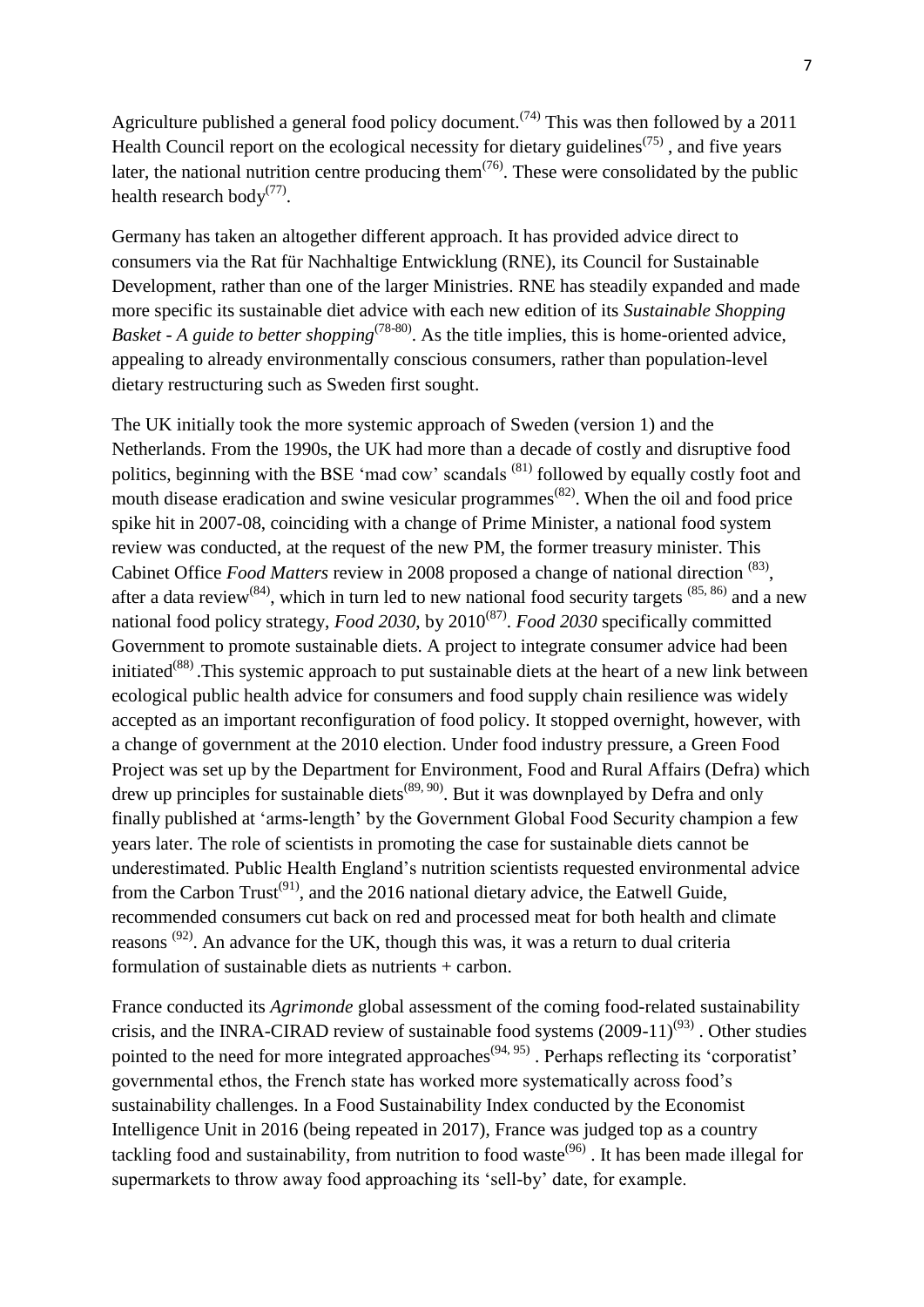Australia is another OECD country with experience of debate about sustainable diet. It is a country with serious stress anticipated from climate change, and with fragile ecosystems. Like France, it conducted an assessment of how it fitted into the emerging global food sustainability challenge following the 2008 oil and financial crisis<sup>(97)</sup>. The 2010 PMSEIC report suggested major challenges were imminent<sup> $(33)$ </sup>. The nutrition scientists charged to revise Australia's dietary guidelines, mindful of this context, set out to introduce environmental considerations into the new guidelines, only to meet fierce resistance from meat and export trade interests. When finally published, the Australian guidelines' environmental considerations were relegated to the appendix<sup>(98)</sup>. A debate ensued about the lessons learned<sup>(99, 100)</sup>, with officials defending the Guidelines as solely food-based dietary guidelines on the grounds that if Australians ate healthily, their diet's environmental impact would reduce, too $^{(101)}$ .

Perhaps the clearest and best documented resistance to broadening dietary advice to include other criteria than just nutrition has been the US revision process in 2013-15 for the 2015 Dietary Guidelines for Americans<sup>(102)</sup>. The US conducts a legally binding, long-established 5 yearly revision. The Obama administration included in the 2013 Dietary Guidelines Advisory Committee (DGAC) for the first time a scientist charged to address environmental aspects of diet<sup>(103)</sup>. The expert DGAC produced one of the largest reports ever into diet's impacts on human and environmental health<sup> $(104)$ </sup>, submitted by law to two Secretaries of State, for health and agriculture. It was greeted with derision by the latter who accused it of a kind of dietary nannying which even his young grandson did not need. Despite overwhelming and unprecedented online public support in the public consultation period, extended to give industry more time to comment, the views that the Guidelines should be restricted to nutrition alone prevailed. They were published late but without the sustainability element. US DGAC members subsequently updated the evidence base which had led them to recommend a multicriteria approach, showing the case for sustainable dietary guidelines had strengthened not weakened $(105)$ .

Brazil provides yet another interesting policy trajectory. Its 2014 dietary guidelines are only the second ever published $(106)$ . The scientific committee revising the guidelines decided to retain the nutrition focus and to consider environmental implications as how "the environment shaped the nutrition", as the chair informed the present authors. Like the USA, it conducted an exhaustive public consultation, but not after formulating advice, rather while doing so. It concluded that the best method for winning consumer engagement would be by putting socio-cultural messages to the fore rather than environmental aspects of sustainability. The dietary guidelines were thus launched and promulgated almost entirely with cultural appeal. It led on strong 'everyday' messages, summarised by the chair as aiming for "food literacy", summarised as: "base your diet on a variety of minimally processed plant foods and their culinary preparations, and avoid ready-to-consume ultra-processed food and drink products." Brazilian guidelines were presented as dietary 'packages' or patterns rather than as demonising or celebrating particular nutrients. This approach was greeted with considerable enthusiasm politically, and has been retained by a subsequent government and minister, at a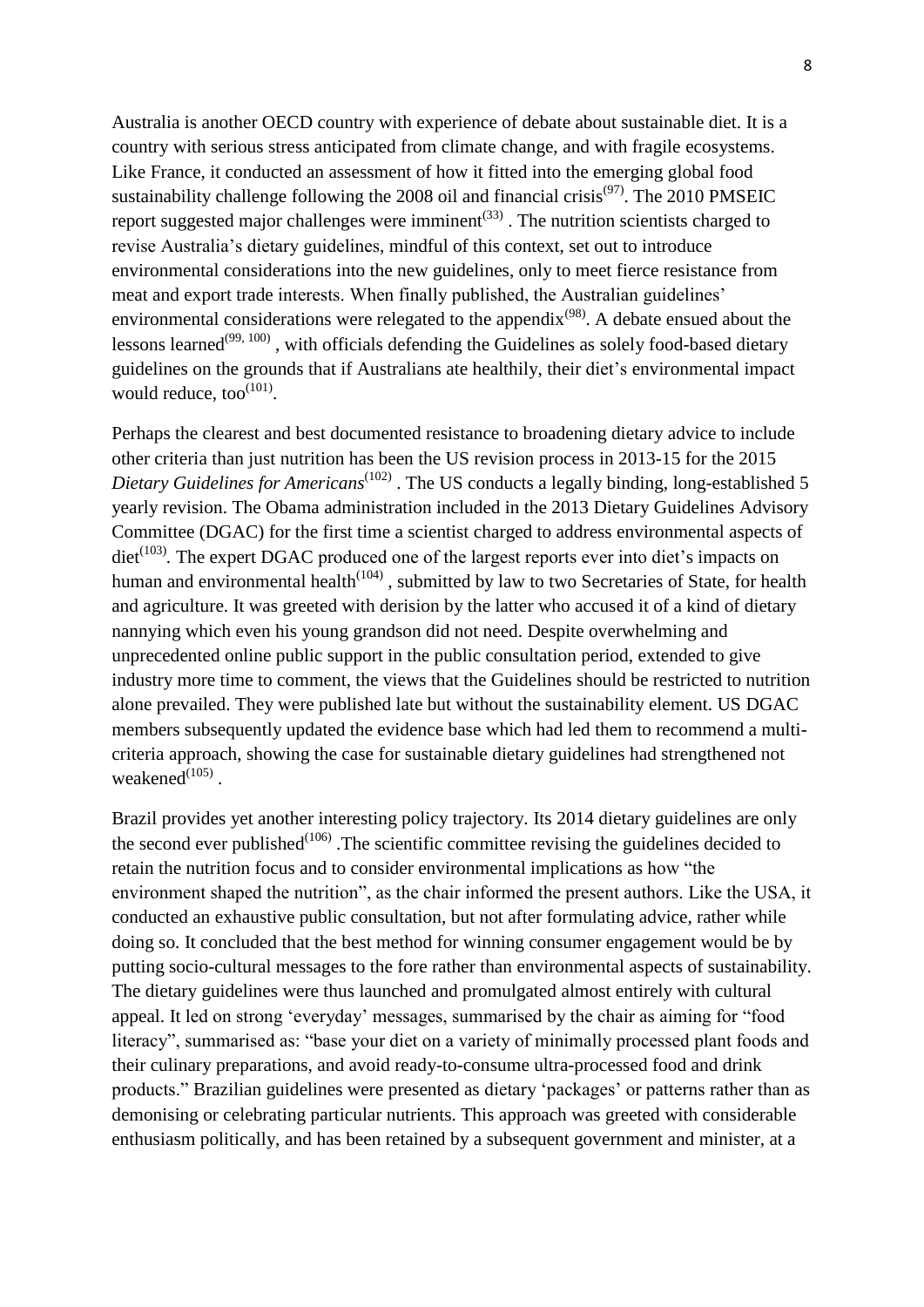tumultuous time for the country. It thus jumped the policy hurdle that a strong policy is one which can survive changes of government to become normalised $(107)$ .

Our final example of national experience of sustainable diet policy development is Qatar. Some were surprised when in 2014 this Gulf state produced clear multi-criteria sustainable dietary guidelines<sup> $(108, 109)$ </sup>. It is the first newly developed country to articulate them which is interesting for a number of policy reasons. Firstly, the state was already clear that its population was at risk from climate change, despite being in an oil-producing region. Secondly, like others in the Middle East, it has a serious problem of diet-related NCDs, notably type 2 diabetes<sup> $(110)$ </sup>. Without much public consultation, due to the state's political structures, the guidelines were formulated with strong input from nutrition scientists convinced of the need to prevent further complications from the nutrition transition and a desire for Qatar to take a regional lead on progressive ecological public health grounds<sup> $(111)$ </sup>. This example raises interesting policy questions about whether different approaches emerged across the political spectrum, from democracy to more authoritarian policy régimes<sup> $(7)$ </sup>.

Examples of how some of the above national sustainable diet advice has been summarised are Table 2.

#### INSERT Table 2 ABOUT HERE

#### **Other sector interests in sustainable diets**

Thus far, we have considered state actions at the global and national level, but there is growing interest in what the local state, specifically cities or city regions can do.

City mayors and councils have become more troubled about how their constituencies will be affected by climate change, and 40 World Cities combined to launch a platform of commitments to audit and reduce their greenhouse gas emissions $(116)$ . Necessarily, this brought them to food as a major source of emissions. City-level action has become one of the most vibrant areas of policy formation on sustainable food since the 2000s, coinciding with the patchy performance at national level summarised above. Preparing for the 2015 World Expo, Milan City Mayor and Council decided to build a food focus worldwide. The Milan Urban Food Policy Pact was signed by 100 Mayors for World Food Day in October  $2015^{(117)}$ . There are now 144 signatories. The Pact included commitment to support sustainable diets. So popular has this been that it has now permeated even bigger and longer established international alliances of local authorities such as ICLEI $<sup>(118)</sup>$ . This local dimension has been</sup> summarised elsewhere<sup>(7)</sup>, and is almost certainly a result of the effectiveness of appealing to cultural identity rather than nutrition.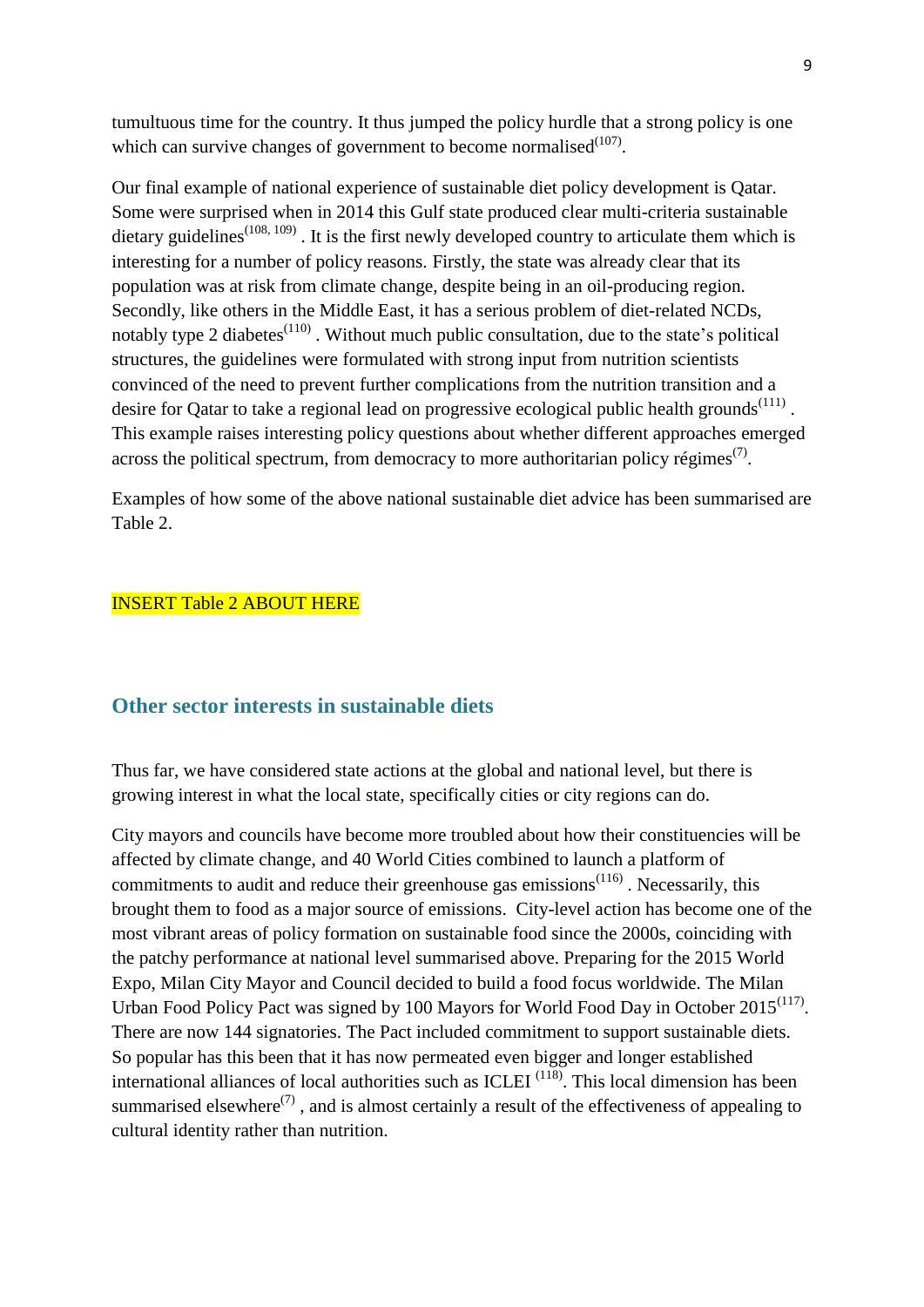#### **Food Industry initiatives**

If at times, national states have been reluctant to support policy development for sustainable diets, and have apparently bowed to particular commercial pressures, there has also been a growth of some action by food industries. Particular emphasis has been given to primary production, out of recognition that environmental pressures are likely to destabilise commodity production on which processing industries depend. In 2002, the Sustainable Agriculture Initiative was launched by some of the largest global food companies $(119)$ . In 2010, the World Economic Forum (WEF) produced a Roadmap for Agriculture<sup> $(11)$ </sup>. Working again with McKinsey & Company, WEF emulated the EU backing for circular economy thinking on food $(120, 121)$ . Individual companies, too, have made product and line-specific changes, using conventional business methods such as reformulation, ingredient substitution and size reduction. These have been accompanied by a much less noticed huge investment in social aspects of sustainability such as backing for ethical trade, worker standards, and community involvement<sup> $(122, 123)$ </sup>. In 2017, 25 food company members of the World Business Council for Sustainable Development launched the Food Reform for Sustainability and Health program (FReSH) to begin transformation of the global food system with a particular focus on dietary change<sup> $(124)$ </sup>. Sceptics might be wary of commercial interests or even superficiality or brand protection but such initiatives suggest rising commercial willingness to entertain social and environmental commitments, something governments too often say business does not want or would be constrained by.

The distinctions in policy approaches which emerge from commerce are a preparedness to act 'below the radar' using choice architecture mechanisms such as behavioural economics ('nudge'), on the one hand, and programmes which act more directly by altering products and setting company-wide Key Performance Indicators (KPIs). Marks and Spencer in the UK, for instance, has steadily ratcheted up its performance against its  $Plan\ A$  indicators<sup> $(125)$ </sup>. PepsiCo has experimented with carbon reduction for its products under its *50-in-5* programme<sup> $(126)$ </sup>. Some companies act overtly, others covertly; in this sense they emulate governments. Barilla, the world's largest pasta manufacturer, for instance, has backed a nutrition centre committed to sustainable diets, producing a much cited double-pyramid approach<sup> $(127)$ </sup>. And catering and the foodservice industries have become major players in winning consumer support for sustainable choices such as on fish consumption<sup> $(128)$ </sup>. While the role of 'celebrity chefs' has been high profile<sup> $(129)$ </sup>, some structurally more interesting and practical initiatives have been developed, notably that by Harvard School of Public Health's Menus of Change collaboration with the Culinary Institute of America<sup>(130)</sup>. There are also strands of policy response to the sustainability challenge which see the answers as lying in technology. These include: lab-based meat<sup> $(131)$ </sup>, nanotechnology<sup> $(132)$ </sup>, industrial production of insects<sup> $(133, 134)$ </sup>, robotics<sup> $(135)$ </sup> and new generations of synthetic biology, genetic and nutrigenomics<sup> $(136)$ </sup> These mostly orient policy solutions as coming from pre-consumer change, i.e. 'choice-editing' rather than aiming to alter consumer culture a priori, or as personalisation rather than population-oriented dietary change  $(137, 138)$ .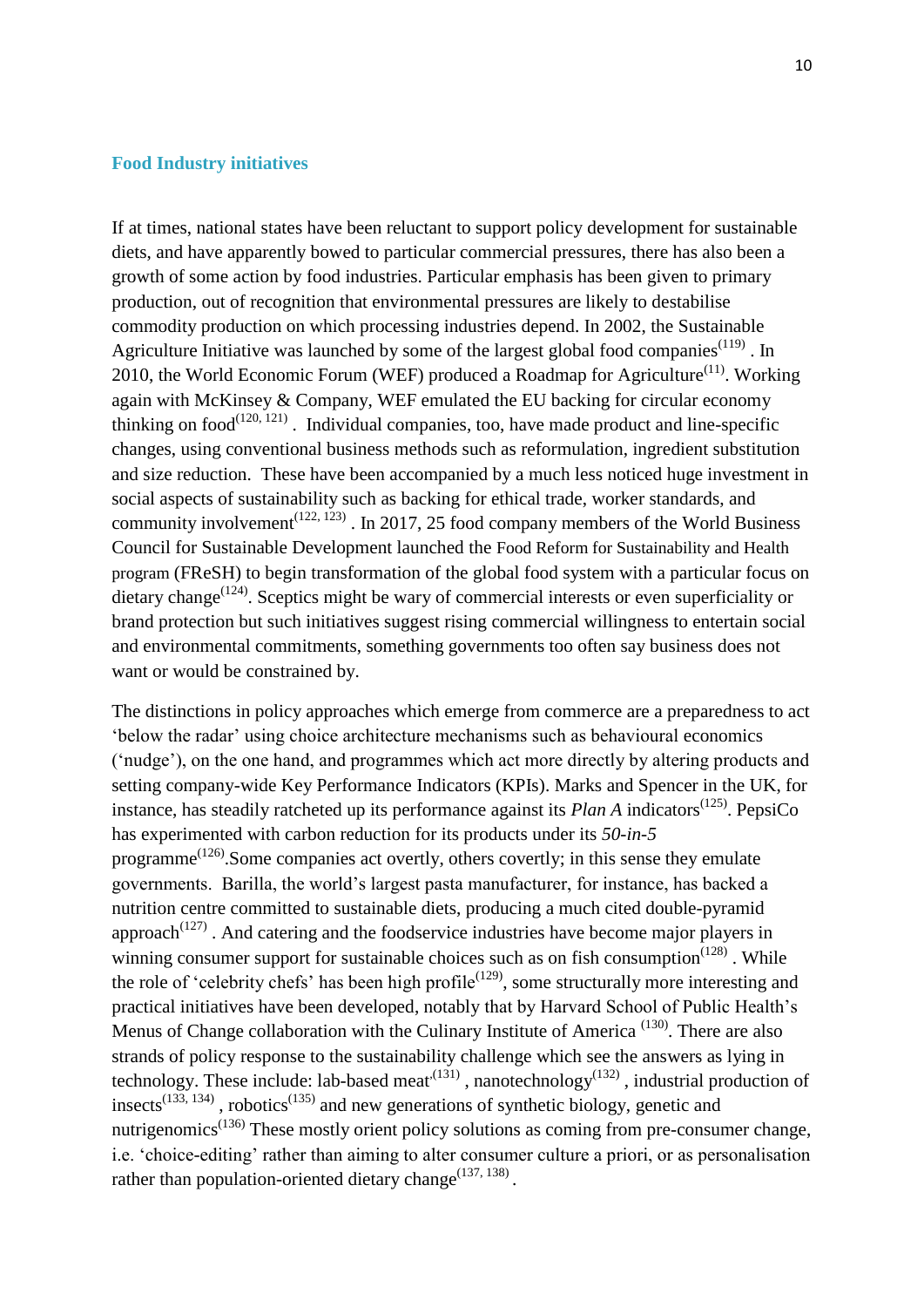#### **Civil Society**

The role of civil society organisations (CSO) in pressurising for policy change has strengthened in recent years. The largest conservation CSO in the world is WWF, which since 2009 has been pioneering sustainable dietary guidelines and modelling<sup> $(139)$ </sup>. This began in the UK, at the time of UK governmental engagement, but then was trialled in three other European countries. It is now a key global WWF strategy. Its review of the environmental science, conducted with the Zoological Society of London, convinced WWF that changing diets is essential to protect biodiversity<sup> $(140, 141)$ </sup> More than others, it has promoted embedded water in diets as a key issue, too<sup> $(142-144)$ </sup>. Arguably, WWF now has a clearer evidence-based and multi-criteria diet approach than almost all governments $^{(10)}$ .

CSO action on sustainable diets is extensive worldwide. In the USA, after the rejection of the DGAC advice, a large coalition has maintained existence, mostly online. In the UK, a formal *Eating Better* coalition was formed in 2013, with over 40 supporting organisations including the British Dietetic Association. It campaigns to reduce meat consumption and encourage consumers to switch from daily meat to more occasional but higher quality (and probably pricier)<sup> $(145, 146)$ </sup>. There are also more policy-oriented campaigns such as the Square Meal coalition of 8 CSOs seeking sustainable diets as part of a food systems shift $(147)$ .

#### **Lessons from the different policy approaches to sustainable diet**

A number of distinctions have emerged from this overview. Firstly, the approach to sustainable diets can range from 'soft' to 'hard', the former putting responsibility on consumers, the latter looking to structure choice. The Nuffield Council on Bio-Ethics proposed a ladder of policy engagement and effectiveness, with 'soft' measures such as labelling and education nearest the ground, i.e. most normal but less likely to generate lasting change, and 'hard' measures such as fiscal or legal changes being toughest to win in policy terms but being most effective in the long term<sup> $(148)$ </sup>. Another important distinction is between approaches to sustainable diets which see the challenge as overtly multi-criteria, or as dualistic, as complex or simple. A third feature is that, however strong the science, the policy-making process is subject to political exigencies. Evidence-based sustainable dietary guidelines might be created but meet entrenched economic interests. Yet another is that guidelines can be produced which are overt or covert in how they address non-nutritional factors. And policy-makers have varied in whether they see diet as a specific interest or aim at sustainability more broadly, and whether to offer advice at a general or more specific level, such as through dietary guidelines. With such variation, is it possible to categorise the different policy approaches and styles with regard to sustainable diets? We now consider some policy lessons so far.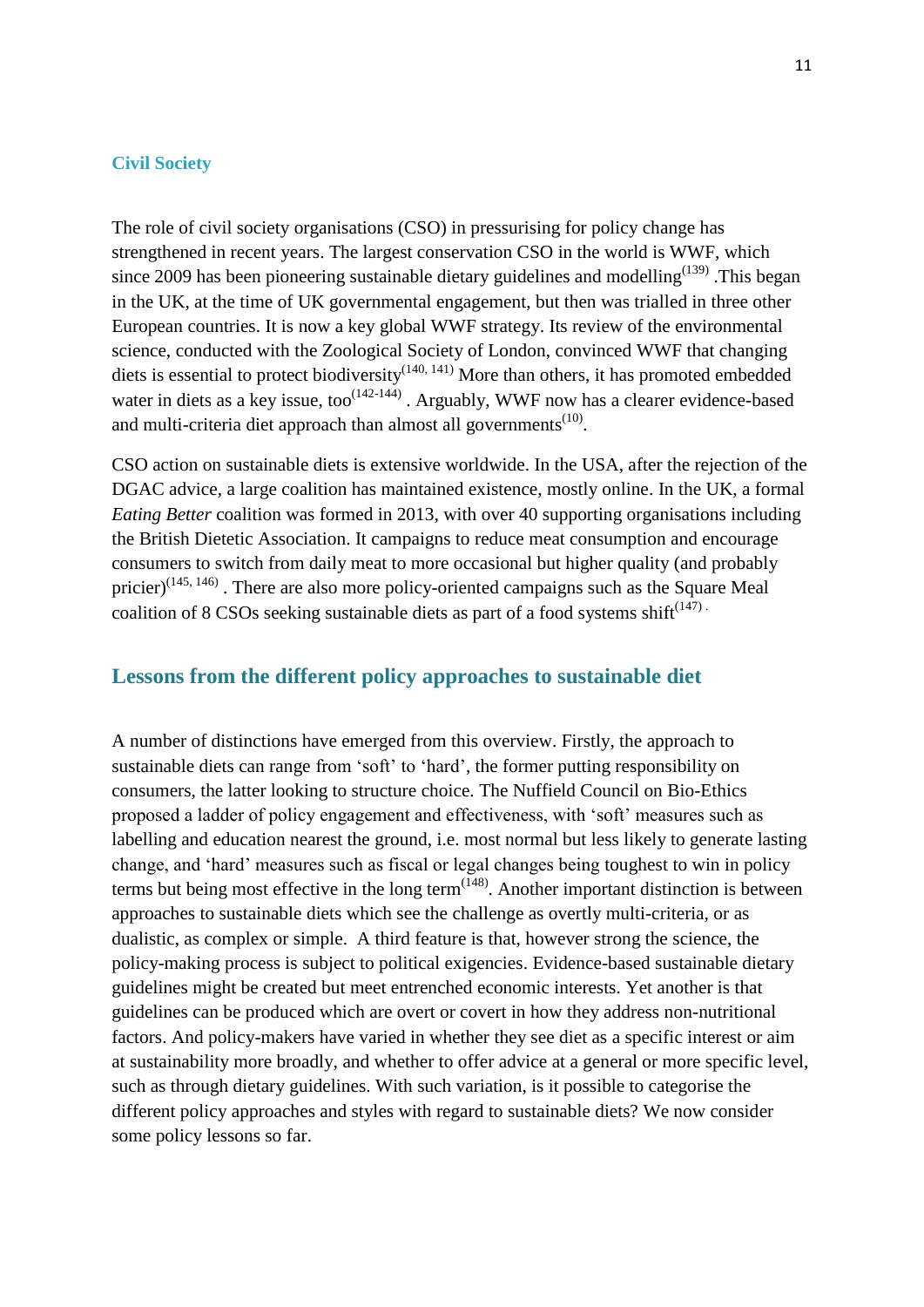Contemporary sustainable diet discourse is divided over whether the issues can best be addressed by simplification or by recognising complexity. Whereas, for Gussow and Clancy in 1986 the key focus was Nutrition + Environment, for the UK Cabinet Office in 2008 it was Calories + Carbon. And for the European Science Foundation and nitrogen scientists, concerned about the disrupted nitrogen cycle, it was Nutrients  $+$  Nitrogen<sup> $(149)$ </sup>. These sought policy attention by simplifying to two 'core' factors. This may be pragmatic but it narrows the complexity in the real food system, and downplays the range of criteria which evidence suggests need to inform the reformulation of what is meant by a 'good' diet. The UK Government Sustainable Development Commission in 2011 proposed a 6 headed 'grid' for sustainability and food matters: food as quality, as health, as socio-cultural, as environment, as economics and as governance. This grid offered a policy mechanism through which complexity could be addressed pragmatically<sup> $(7, 150)$ </sup>.

A second insight – noting the fraught attempts to formalize sustainable diets in national nutrition committees (such as Australia and USA) – is for policy proponents of sustainable diets to consider accepting that guidelines should focus on nutrition but can also incorporate and 'sell' dietary change as an advantage to other criteria. This has been a factor in the success of Brazilian guidelines and German 'soft' advice. It was the argument given by Australian officials as to why they did not need sustainable diet guidelines but only diet guidelines. Policy tension between being overt about diet's multi-criteria nature or being covert is likely to continue. It is subject to democratic processes and power.

A third lesson is that the move to achieve policy engagement on sustainable diets is unlikely to be gained by science and evidence alone. The policy terrain is already full of arguments and food system actors jostling for influence. Here lies an advantage of accepting that sustainable diets are complex. Instead of arguing for primacy of one issue over another, or horse-trading over 'trade-offs' (nutrition wins, but climate loses), the multi-criteria acceptance of complexity allows for, and positively encourages, the development of dietary change alliances. This accepts that different disciplines can all produce relevant evidence on diet advisability.

A fourth lesson relates to the role of the state. Despite initial championing by civil society in the 1970s, sustainable diets has tended to be an issue led or fixed by the State at national or global level. The Milan Pact proposed that City Regions should take up this role, too. There are good reasons for this. Usually, only the state has democratic legitimacy, the convening power, access to existing institutions, or the arbitrating role for consumers at local level. The state ultimately can facilitate food frameworks, arbitrating between interests. The alternative is to consign the sustainable diets issue to market forces, and to give primacy to the private sector, or the consumer-producer nexus. The disadvantage here is that companies' sectoral interests then become the arbiter of what is to be addressed. Almost all consumer studies point to inequality between food companies and consumers, it should be noted. Food companies, while wanting room to create their own market signals, also do not want sustainability to be market signifier; many food companies looking long-term want sustainability to be a binding framework.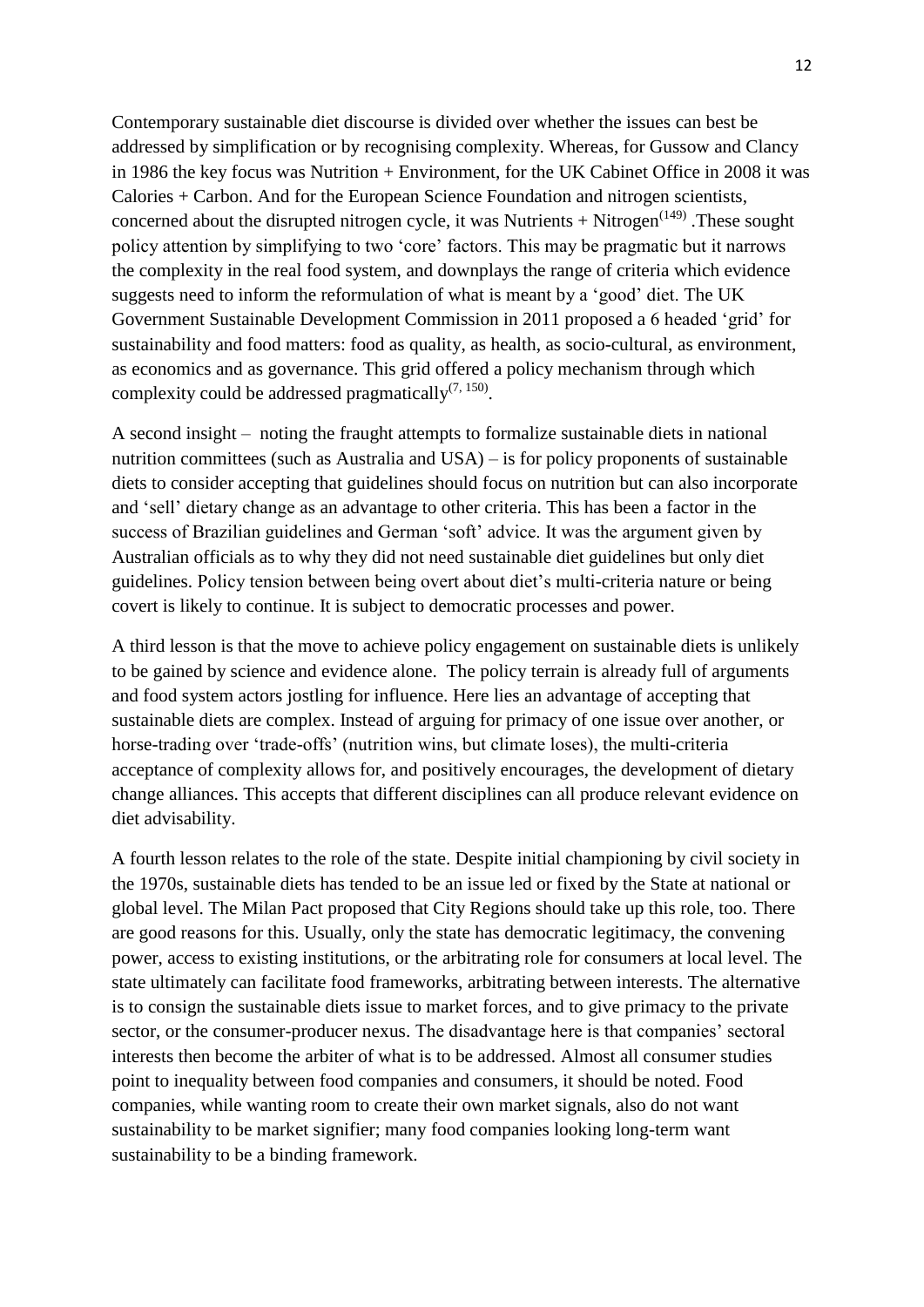A fifth lesson is that dietary guidelines are highly sensitive policy matters. One might expect otherwise; why should there be resistance to adding sustainability to national or international Dietary Guidelines? Yet there has been. The counter-argument is that, while the issue might have been fractious in the past, clear sustainable dietary guidelines are now needed to deliver the UN SDGs. This has been called the  $SDG<sup>2</sup>$  strategy, sustainable dietary guidelines for the UN sustainable development goals<sup> $(151)$ </sup>. This requires long-term support and political commitment within policy communities. Scientists can and do participate in this process, alongside social movements, for example through the global Food Climate Research Network (FCRN). If nutrition scientists and their organisations favour clear sustainable dietary guidelines, they almost certainly will be strengthened by collaborating with other professions. Such inter-disciplinary and inter-professional collaboration has emerged, for instance through the FCRN and the Federation of European Nutrition Societies (FENS) in the  $EU^{(152, 153)}$ . Policy 'lock-ins' to unsustainable dietary patterns might exist (and be strong), but people working together are more likely to unlock them.

Table 3 provides a summary of some policy lessons, discussed above. It proposes a typology by approach, engagement and leadership, with examples cited in this paper.

#### **INSERT TABLE 3 about here**

#### **Resistance to sustainable diets: does Brexiting Britain fit this pattern?**

Recent history has shown how the notion of sustainable diet can meet resistance, despite strong scientific evidence, as in Australia or the USA. The idea and policy development continues nonetheless, as with Sweden. We end this paper with a reflection on the UK. The UK was among the most engaged countries in the modern wave of interest, from 2007. It conducted serious state-wide reviews in 2007-08, discussed above, then formulated a systems-wide approach to food sustainability, with considerable consultation about food security and the shape of the UK food system, lasting two years. This was an expert oriented process rather than reaching out to the public as was the Brazilian process. It led to crossgovernment commitments to sustainable diets within a national food security strategy in 2010, and support from industry<sup> $(154)$ </sup>. Then, following national elections, this wide-ranging food system policy was dropped, only for an advisory process to develop Green Food principles in  $2012^{(89, 90)}$ . in turn sidelined and published later only due to the championing by a leading scientific advisor in  $2015^{(114)}$ . In 2016 the UK then voted to leave the EU, putting its entire legal and regulatory system including policy processes into some uncertainty. $(2)$  At that moment, Public Health England (not the rest of the UK) produced advice to reduce red and processed meat, partly for climate change reasons $(155)$ . This serpentine history now awaits a new phase when and if the UK enters a radical restructuring of its entire food system in a Food Brexit. Some food actors want this<sup> $(156-158)$ </sup>. Others are wary of serious disruption<sup>(9,</sup> 159, 160) .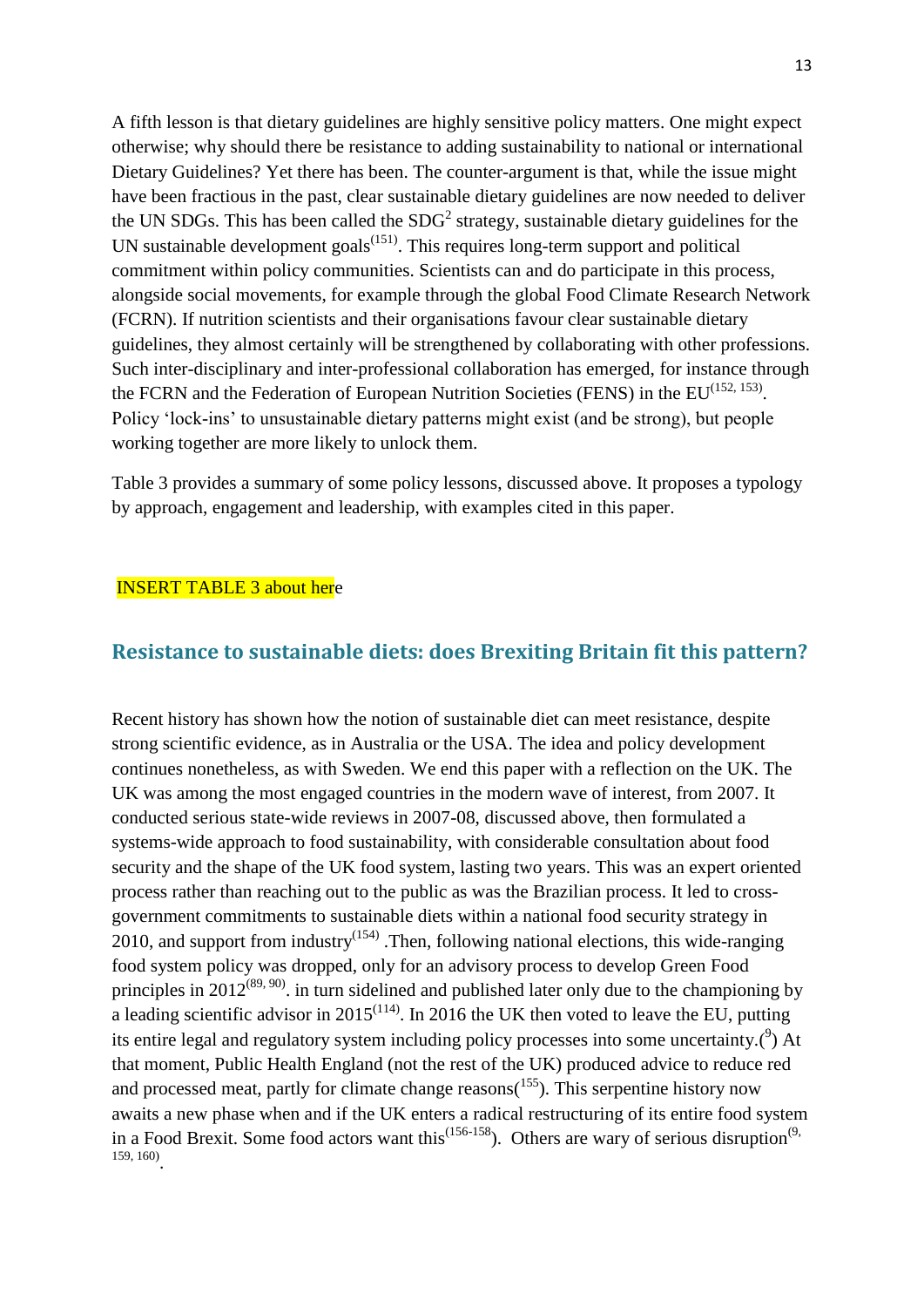Could Brexit mean a chance to move (rapidly) to more sustainable diets, or will these other issues triumph? In theory, a transition to a more sustainable food system including diet is conceivable, but politically difficult when both main political parties are divided on Brexit, and not – so far – engaged with food as part of that. The UK is divided internally. Scotland voted to remain in the EU, Wales marginally not, and Northern Ireland is anxious about Brexit heralding a return to hard borders with the Irish Republic. Food crosses borders ceaselessly. The food economy is significant in the devolved administrations. Issues such as access to migrant EU labour in the food trades matter throughout the UK.

The current UK Government is committed to a more deregulated market-led approach to commerce; it sees little role for sustainable diets other than as a consumer choice. Yet the UK hosts strong and 'noisy' CSO champions for sustainable diets. They argue that for sustainable diets to become a potent policy rallying point would require massive public support; they are now working to win reluctant politicians to take this seriously. Animal welfare groups, for example, are well organized and wealthy, increasingly agreeing with conservation bodies on the case for  $SDG<sup>2</sup>$ . The UK has thus entered an interesting phase in food policy generally and on dietary change in particular. Most commentators believe that a post-Brexit food policy will be judged a success if it achieves ever cheaper food. But might quality and sustainability cut across this historical policy given? Time will tell.

Unless there is a reversal, Brexit is likely to take the UK further from EU discourse on sustainable food systems, including sustainable diets. This is ironical, given the EU is witnessing signs of renewed intent to realign policies with the broad challenges facing the food system. The European Economic and Social Committee, for instance, is pressurizing the Commission for an integrated food policy<sup>(161, 162)</sup>. The European Public Health movement has urged sustainable diets as the core goal for EU food thinking  $(25)$ . The food industries are concerned about lack of policy frameworks to reorient Europe's supply chains. There are early moves to reform the Common Agricultural Policy long-term into a Common Food Policy.

If the UK does leave the EU, it will face an international food system, single membership of the World Trade Organisation, the application of Codex Alimentarius Commission standards, requiring negotiation with 160+ other member states, rather than with 27 neighbours in the EU. We see tensions with erstwhile food neighbours and suppliers as likely, at a time when its own food institutions have been weakened by fiscal cuts. International collaboration has meant the UK has become reliant on intergovernmental institutions, with an estimated 30 or more underpinning UK food safety, standards, inspections, prices, availability, information and welfare<sup>(9)</sup>. Probably the most significant food effect of a Brexit is already being felt in the marginalisation of the UK from the urgent international task of making food consumption and production more sustainable.

The pursuit of sustainable diets requires careful, co-ordinated, collaborative actions across sectors and between different levels of governance. Brexit is a distraction and may be a destabilisation, as some proponents intended. A Food Brexit would mean the UK leaving the EU from which it receives at least  $31\%$  of its food supply<sup> $(163)$ </sup>. This might be a risky food policy, and might unleash renewed public pressure to transform UK food, with public health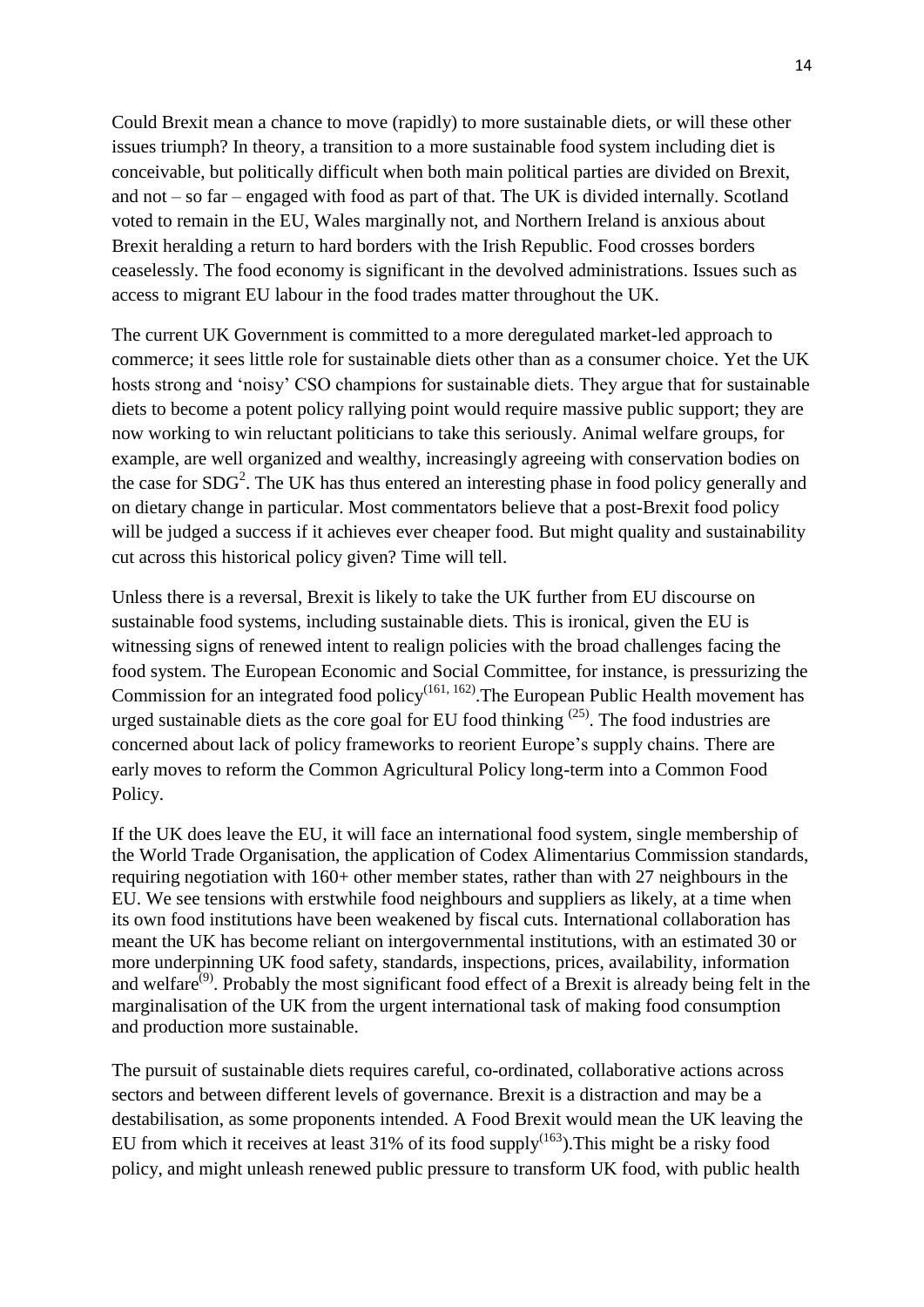to the fore! There are vibrant alliances across civil society, the professions and business. With Government in some internal disarray about what kind of Brexit to pursue, these extra-Parliamentary interests are currently in a fevered bout of activity and information exchange.

The UK is not alone among affluent nations in failing yet to address how to deliver healthy diets from sustainable food systems, and how to reorient food culture around the normalisation of sustainable diets. This would require active policy engagement from the nutrition professions. A Food Brexit could simply reassert cheapness as the prime value over others, with price triumphing over the values of health, social justice, animal welfare, land use and the biosphere. The evidence for a transition to sustainable diets, however, continues to grow.

#### **Conclusions**

This paper has reviewed the dynamic state of policy development on sustainable diets. The issue could have been lost in wider policy considerations – as might now be happening within the UK - yet support for sustainable diets has also gathered clear and remarkably vibrant support. With global policy frameworks such as the SDGs and Paris Accord requiring diet and food systems action, the issue looks unlikely to decline in priority. The notion of sustainable diet has grown in sophistication and indicators. Policy experience is now sufficient to be able to compare and contrast modes of engagement. Dirigiste, top-down approaches may propose multi-criteria but whether these are actually adopted remains to be seen.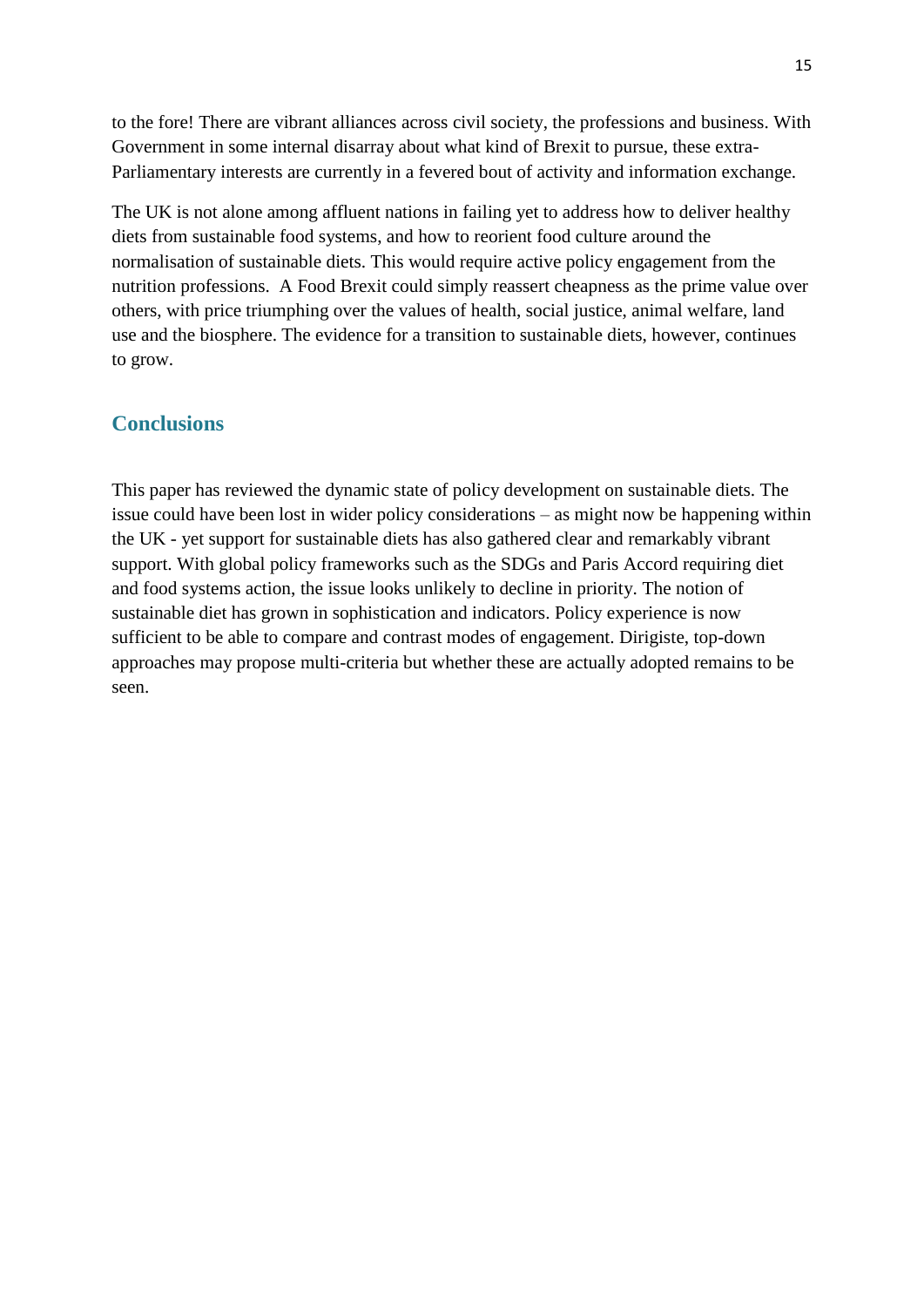#### **REFERENCES**

1. Gonzalez Fischer C, Garnett T (2016) *Plates, pyramids, planet: Developments in national healthy and sustainable dietary guidelines: a state of play assessment*. Rome & Oxford: Food & Agriculture Organisation, and Food & Climate Research Network.

2. Keats S, Wiggins S (2014) *Future diets: Implications for agriculture and food prices*. London: ODI. 3. Wiggins S, Keats S, Han E *et al.* (2015) *The rising cost of a healthy diet*. London: ODI.

4. UNSCN (2017) *Sustainable Diets for Healthy People and a Healthy Planet*. Geneva: UN Standing Committee on Nutrition.

5. Reynolds CJ, Buckley JD, Weinstein P, Boland J (2014). Are the Dietary Guidelines for Meat, Fat, Fruit and Vegetable Consumption Appropriate for Environmental Sustainability? A Review of the Literature. Nutrients **6,** 2251-2265.

6. Johnston JLJ, Fanzo JC, Cogill B (2014) Understanding Sustainable Diets: A Descriptive Analysis of the Determinants and Processes That Influence Diets and Their Impact on Health, Food Security, and Environmental Sustainability1,2,3. *Advances in Nutrition* **5**,418-29.

7 Mason P, Lang T (2017) *Sustainable Diets: How Ecological Nutrition can Transform Consumption and the Food System.* Abingdon: Routledge Earthscan

8. Defra (2017) *Agriculture in the UK 2016*. London: Department for Environment, Food and Rural Affairs.

9 Lang T, Millstone EP, Marsden T (2017) *A Food Brexit: time to get real – A Brexit Briefing.* Falmer: Science Policy Research Unit, University of Sussex; Cardiff University Sustainable Places Institute; and City, University of London.

10. Gladek E, Fraser M, Roemers G, *et al*. (2016)The Global Food System: An Analysis - report to WWF. Amsterdam: WWF Netherlands

11. World Economic Forum, McKinsey & Co. (2010) *Realizing a New Vision for Agriculture: A roadmap for stakeholders*. Davos: World Economic Forum.

12. Gerber PJ, Steinfeld H, Henderson B *et al*. (2013) *Tackling climate change through livestock – A global assessment of emissions and mitigation opportunities*. Rome: Food and Agriculture Organization of the United Nations

13. Steinfeld H, Gerber P, Wassenaar T *et al*. (2006) *Livestock's Long Shadow: Environmental issues and Options*. Rome: Food and Agriculture Organisation.

14. National Health and Family Planning Commission of China (2016) Announcement of goal to reduce meat consumption by 50%. Beijing: National Health and Family Planning Commission of China

[http://mp.weixin.qq.com/s?\\_\\_biz=MzAxODEwNzYzOA==&mid=2650236377&idx=1&sn=54b06cf4ab](http://mp.weixin.qq.com/s?__biz=MzAxODEwNzYzOA==&mid=2650236377&idx=1&sn=54b06cf4ab6cf2f71a6504c9ca32df59) [6cf2f71a6504c9ca32df59](http://mp.weixin.qq.com/s?__biz=MzAxODEwNzYzOA==&mid=2650236377&idx=1&sn=54b06cf4ab6cf2f71a6504c9ca32df59) (accessed September 2017).

15. Bailey R, Froggatt A, Wellesley L (2014) *Livestock - Climate Change's Forgotten Sector: Global Public Opinion on Meat and Dairy Consumption.* London: Royal Institution of International Affairs. 16. Wellesley L, Happer C, Froggatt A (2015) *Changing Climate, Changing Diets: Pathways to Lower Meat Consumption.* London: Chatham House (Royal Institute of International Affairs).

17. Garnett T, Godde C, Muller A, *et al*. (2017) *Grazed and Confused: Ruminating on cattle, grazing systems, methane, nitrous oxide, the soil carbon sequestration question – and what it all means for greenhouse gas emission*s. Oxford: Food Climate Research Network, Oxford Martin School, University of Oxford. (accessed October 2017).

18. Ripple WJ, Smith P, Haberl H, *et al*. (2014) Ruminants, climate change and climate policy. *Nature Climate Change* **4,** 2-5.

19. Popkin BM (2009). Reducing Meat Consumption has multiple benefits for the World's Health. *Archives of International Medicine* **169**, 543-545.

20. McMichael AJ, Powles JW, Butler CD, Uauy R. (2007) Food, livestock production, energy, climate change, and health. *The Lancet* **370,**1253-1263.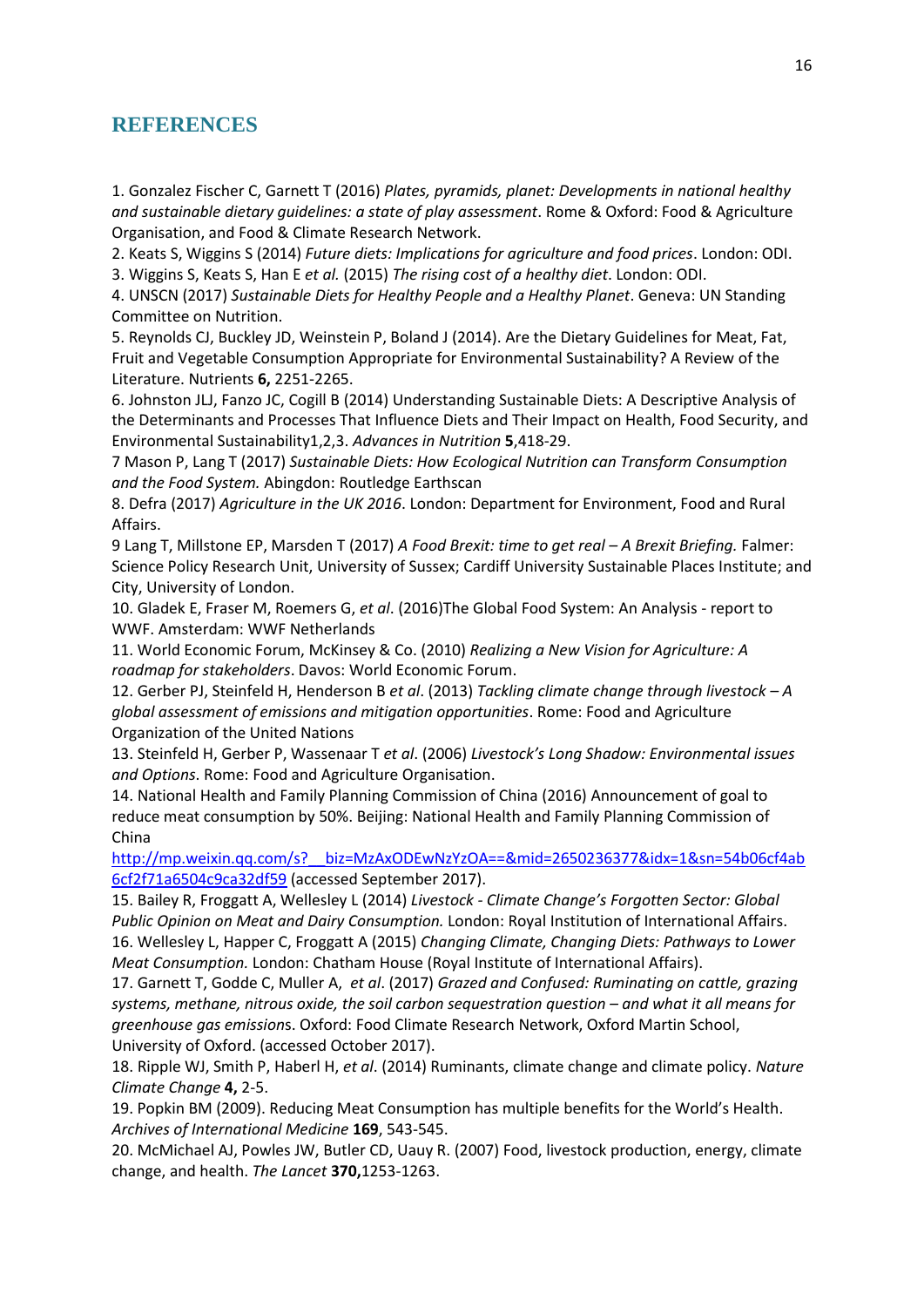21. Gussow JD, Clancy KL (1986) Dietary guidelines for sustainability. *Journal of Nutrition Education*  **18**(1):1-5.

22. Brundtland GH (1987) *Our Common Future: Report of the World Commission on Environment and Development (WCED) chaired by Gro Harlem Brundtland*. Oxford: Oxford University Press.

23. Gussow JD (1999) Dietary guidelines for sustainability: twelve years later. *Journal of Nutrition Education* **31**,194-200.

24. Garnett T (2014) *What is a sustainable diet? A Discussion Paper*. Oxford: Food & Climate Research Network, Oxford Martin School, University of Oxford.

25. Birt C, Buzeti T, Giuseppe Grosso G *et al* (2017) *Healthy and Sustainable Diets for European Countries*. Utrecht: European Public Health Association.

26. Bajželj B, Benton TG, Clark M *et al* (2015) *Synergies between healthy and sustainable diets: Brief for Global Sustainable Development Report 2015* New York: United Nations Sustainable Development Report.

27. Jones AD, Hoey L, Blesh J *et al* (2016) A systematic review of the measurement of sustainable diets. *Advances in Nutrition* **7**, 641–664.

28. Malthus TR (1798) *An essay on the principle of population, as it affects the future improvement of society with remarks on the speculations of Mr. Godwin, M. Condorcet and other writers*. London: Printed for J. Johnson.

29. Malthus TR (1815) *The Grounds of an Opinion on the Policy of Restricting the Importation of Foreign Corn: intended as an Appendix to "Observations on the Corn Law"*. London: John Murray and J. Johnson and Co.

30. Lappé FM (1971) *Diet for a Small Planet*. New York: Ballantine Books.

31. Editorial (2003) Welcome to the Anthropocene. *Nature* **424**(6950):709.

32. Rockström J, Stordalen GA, Horton R (2016) Acting in the Anthropocene: the EAT–Lancet Commission. *The Lancet* **387**, 2364-2365.

33.. PMSEIC (Australia) (2010) *Australia and Food Security in a Changing World*. Canberra: Science, Engineering and Innovation Council of Australia.

34. IAASTD (2008) *Global Report and Synthesis Report*. London: International Assessment of Agricultural Science and Technology Development Knowledge.

35. Foresight (2011) *The Future of Food and Farming: Challenges and choices for global sustainability. Final Report.* London: Government Office for Science.

36. Convention on Biological Diversity (1992) Text of the Convention on Biological Diversity. Rio de Janeiro.

37. FAO, Bioversity International (2010) *Final Document: International Scientific Symposium: Biodiversity and Sustainable Diets - United against Hunger. 3-5 November 2010*. FAO Headquarters, Rome, Italy. Rome: Food and Agriculture Organisation.

[http://www.eurofir.net/sites/default/files/9th%20IFDC/FAO\\_Symposium\\_final\\_121110.pdf.](http://www.eurofir.net/sites/default/files/9th%20IFDC/FAO_Symposium_final_121110.pdf) Accessed September 2017.

38. Lang T, Rayner G (2007) Overcoming policy cacophony on obesity: an ecological public health framework for policymakers. Obesity Reviews **8** (S1):165-181.

39. Garnett T (2016) Plating up solutions: Can eating patterns be both healthier and more sustainable? *Science*, **353**(6305):1202-1204.

40. FAO (2010) *Biodiversity and Nutrition: A Common Path*. Rome: Food and Agriculture Organisation Nutrition and Consumer Protection Division.

41. Johns T, Eyzaguirre PB (2006) Linking biodiversity, diet and health in policy and practice. *Proceedings of the Nutrition Society* **65**,182-189.

42. Hoekstra AY, Mekonnen MM (2016) Imported water risk: the case of the UK. *Environmental Research Letters* **11**(5). doi:10.1088/1748-9326/11/5/055002.

43. Eshel G, Shepon A, Makov T, Milo R (2014) Land, irrigation water, greenhouse gas, and reactive nitrogen burdens of meat, eggs, and dairy production in the United States. *Proceedings of the*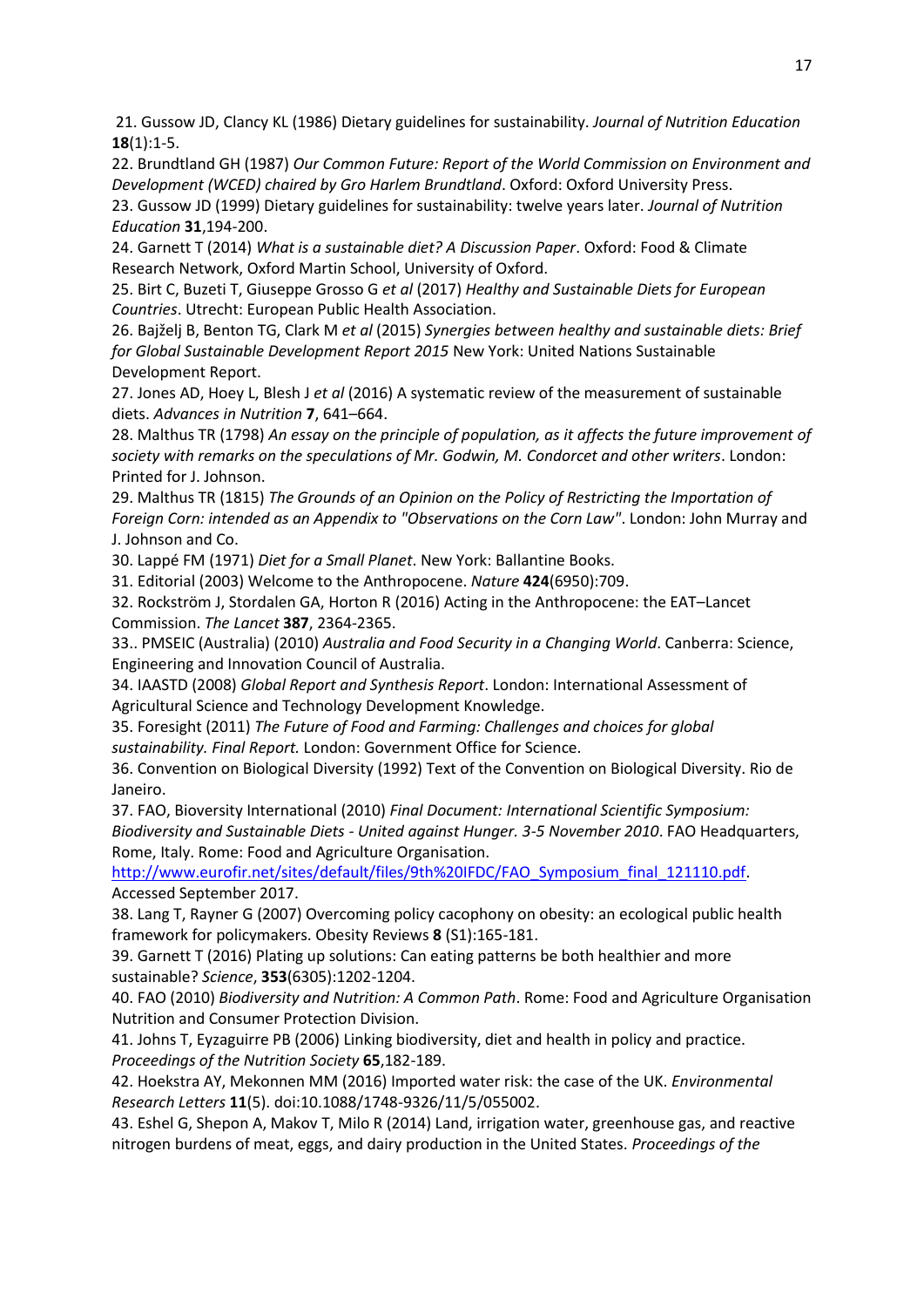*National Academy of Sciences* [www.pnas.org/cgi/doi/10.1073/pnas.1402183111.](http://www.pnas.org/cgi/doi/10.1073/pnas.1402183111) Accessed SEptember 2017.

44. Hoekstra AY, Chapagain AK, Aldaya MM, Mekonnen SM (2011) *The Water Footprint Assessment Manual: Setting the Global Standard*. London: Earthscan.

45. Glatzel K, Conway G, Alpert E, Brittain S (2014) *No Ordinary Matter: conserving, restoring and enhancing Africa's soils. A Montpellier Panel Report*. London: Montpellier Panel c/o Agriculture for Impact, Imperial College London.

46. Amundson R, Berhe AA, Hopmans JW *et al* (2015) Soil and human security in the 21st century. *Science* **348** (6235). doi:10.1126/science.1261071.

47. De Ruiter H, Macdiarmid JI, Matthews RB, Smith P (2016) Exploring a 'healthy foodshed': land use associated with UK fruit and vegetables supply. In *Land Use Competition: Human-Environment Interactions* [Niewöhner J, Bruns A, Hostert P *et al*. editors]. Switzerland Springer International Publishing p. 247-261.

48. UNEP, (Bringezu S. SH, Pengue W., O´Brien M., Garcia F., Sims R., Howarth R., Kauppi L., Swilling M., and Herrick J.) (2014) *Assessing Global Land Use: Balancing Consumption With Sustainable Supply. A Report of the Working Group on Land and Soils of the International Resource Panel.* Nairobi: UN Environment Programme.

49. United Nations (2015) *World Population Prospects. The 2015 Revision.* New York: United Nations Department of Economic and Social Affairs, Population Division.

50. Hawkes C, Blouin C, Henson S *et al*. editors (2009) *Trade, Food, Diet and Health: Perspectives and Policy Options*. Oxford: Wiley: 2009.

45. Ercsey-Ravasz M, Toroczkai Z, Lakner Z, Baranyi J (2012) Complexity of the International Agro-Food Trade Network and Its Impact on Food Safety. *PLoS ONE*

**7**(10)[:http://journals.plos.org/plosone/article?id=10.1371/journal.pone.0037810.](http://journals.plos.org/plosone/article?id=10.1371/journal.pone.0037810)

52. Reddy S, Lang T, Dibb S (2009) S*etting the Table: Advice to Government on Priority Elements on Sustainble Diets.* London: Sustainable Development CommissionE

53. Scarborough P, Allender S, Clarke D *et al*. (2012) Modelling the health impact of environmentally sustainable dietary scenarios in the UK. *European Journal of clinical nutrition* **66**,710-715.

54. WRAP (2015) *Food Futures: from Business as Usual to Business as Unusual* Banbury: Waste Resources Action Programme [http://www.wrap.org.uk/content/food-futures.](http://www.wrap.org.uk/content/food-futures)

55. IGD ShopperVista, Arnold H, Pickard T (2013) *Sustainable Diets: Helping Shoppers.* Letchmore Heath: IGD

56. UNCED (1992) Rio Declaration, made at the UNCED meeting at Rio de Janeiro from 3 to 14 June 1992. Rio de Janeiro: United Nations Conference on Environment and Development.

57. European Commission (2016) European Regulation on Registration, Evaluation, Authorisation and Restriction of Chemicals (REACH). Brussels: European Commission

[https://ec.europa.eu/growth/sectors/chemicals/reach\\_en](https://ec.europa.eu/growth/sectors/chemicals/reach_en) (accessed August 2016).

58. Commission E (2014) *The EU Water Framework Directive - Integrated River Basin Management for Europe.* Brussels: Commission of the European Communities

[http://ec.europa.eu/environment/water/water-framework/index\\_en.html](http://ec.europa.eu/environment/water/water-framework/index_en.html) (accessed September 2017).

59. G8 (2009). *"L'Aquila" Joint Statement on Global Food Security L'Aquila Food Security Initiative (AFSI), 10 July 2009*. Rome: G8 Leaders

[http://www.g8italia2009.it/static/G8\\_Allegato/LAquila\\_Joint\\_Statement\\_on\\_Global\\_Food\\_Security](http://www.g8italia2009.it/static/G8_Allegato/LAquila_Joint_Statement_on_Global_Food_Security%5B1%5D,0.pdf) [%5B1%5D,0.pdf](http://www.g8italia2009.it/static/G8_Allegato/LAquila_Joint_Statement_on_Global_Food_Security%5B1%5D,0.pdf) (accessed September 2017)

60. European Commission (2014) *Sustainable Food*. Brussels: European Commission DG Environment <http://ec.europa.eu/environment/eussd/food.htm> (accessed July, 2014)

61. European Commission (2008) *Communication from the Commission to the European Parliament, the Council, the European Economic and Social Committee and the Committee of the Regions on the Sustainable Consumption and Production and Sustainable Industrial Policy Action Plan COM/2008/0397 final.* Brussels: Commission of the European Communities.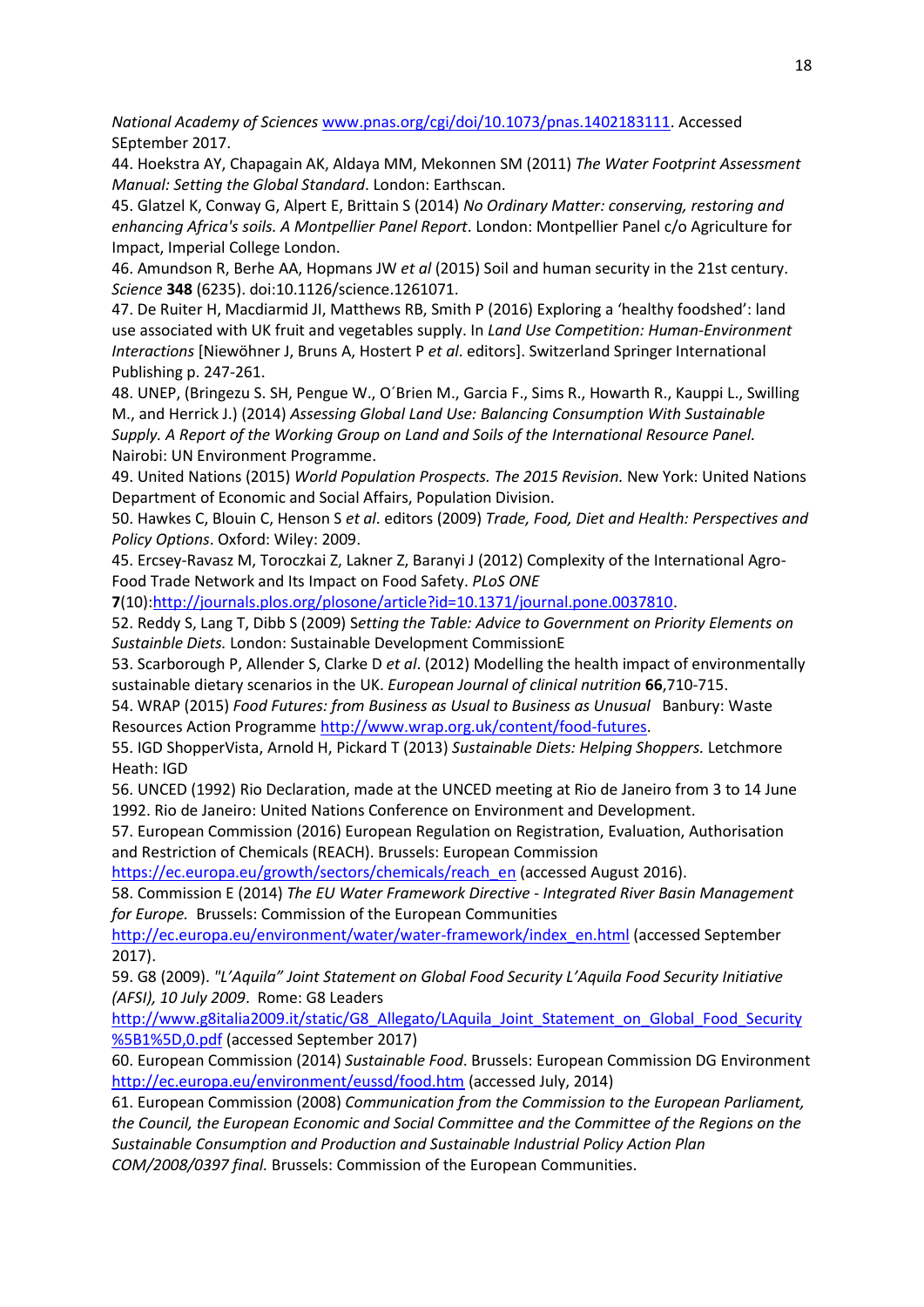62. European Commission (2015) *Closing the loop: Commission adopts ambitious new Circular Economy Package to boost competitiveness, create jobs and generate sustainable growth*. Brussels: European Commission.

63. UNEP (2012) *Avoiding Future Famines: Strengthening the Ecological Basis of Food Security through Sustainable Food Systems*. Nairobi: United Nations Environment Programme.

64. UNEP, Nellemann C, MacDevette M, Manders T *et al* (2009) *The Environmental Food Crisis: The Environment's role in Averting Future Food Crises. A UNEP rapid response assessment.* Arendal, Norway: United Nations Environment Programme / GRID-Arendal.

65. Gerber P, Steinfeld H, Henderson B *et al.* (2013) *Tackling Climate Change Through lLivestock: a Global Assessment of Emissions and Mitigation Opportunities*. Report No.: 925107920X Rome: Food and Agricultural Organisation <http://www.fao.org/3/i3437e.pdf> (accessed March 2014)..

66. Steinfeld H, Gerber P, Wassenaar T *et al* (2006) *Livestock's Long Shadow: Environmental Issues and Options.* Report No.: 9251055718. Rome: Food and Agricultural Organisation.

67. FAO / WHO (2013) *Preparatory Meeting for The Second International Conference on Nutrition (ICN-2), November 13-15, 2013*, *Rome.* Rome: Food and Agriculture Organisation

<http://www.fao.org/food/nutritional-policies-strategies/icn2/en/> (accessed September 2013) 68. Brinsden H, Lang T (2015) Reflecting on ICN2: was it a game changer? *Archives of Public Health*  **73**(42):doi: 10.1186/s13690-015-0091-y. doi:10.1186/s13690-015-0091-y.

69. FAO (2016) *UN General Assembly proclaims Decade of Action on Nutrition*. New York & Rome: Food and Agriculture Organisation of the United Nations

<http://www.fao.org/news/story/en/item/408970/icode/> (accessed July 2016).

70. UNFCCC (2009) *Copenhagen Accord. 15th session of the Conference of the Parties to the UNFCCC and the 5th session of the Conference of the Parties serving as the Meeting of the Parties to the Kyoto Protocol took place in Copenhagen* Bonn: United Nations Framework Convention on Climate Change.

71. FAO (2016) *FAO and the 17 Sustainable Development Goals: [accessed 5 July 2017]. Rome: Food and Agriculture Organisation of the United Nations*. <http://www.fao.org/3/a-i4997e.pdf> (accessed September 2017).

72. National Food Administration, Sweden's Environmental Protection Agency (2009) *Environmentally effective food choices: Proposal notified to the EU, 15 May 2009*. Stockholm: National Food Administration and Swedish Environmental Protection Agency.

73. Livsmedelsverket, National Food Administration (2015) *Find your way to eat greener, not too much and be active.* Report No.: ISBN: 978 91 7714 242. Stockholm: Livsmedelsverket / National Food Administration.

74. Minister of Agriculture NFQ (2008) *Policy Document on Sustainable Food: Towards sustainable production and consumption of food*. The Hague: Ministry of Agriculture, Nature and Food Quality. 75. Health Council of the Netherlands (2011) *Guidelines for a healthy diet: the ecological perspective* Report No.: 2011/08E*.* The Hague: Health Council of the Netherlands.

76. Netherlands Nutrition Centre (Voedingscentrum) (2016) *Netherland Nutrition Centre guidelines Wheel of Five* (Appendix 13 on sustainability issues)

[http://www.voedingscentrum.nl/Assets/Uploads/voedingscentrum/Documents/Professionals/Schijf](http://www.voedingscentrum.nl/Assets/Uploads/voedingscentrum/Documents/Professionals/Schijf%20van%20Vijf/Voedingscentrum%20Richtlijnen%20Schijf%20van%20Vijf%202016%204.pdf) [%20van%20Vijf/Voedingscentrum%20Richtlijnen%20Schijf%20van%20Vijf%202016%204.pdf.](http://www.voedingscentrum.nl/Assets/Uploads/voedingscentrum/Documents/Professionals/Schijf%20van%20Vijf/Voedingscentrum%20Richtlijnen%20Schijf%20van%20Vijf%202016%204.pdf) Den Haag: Voedingscentrum.

77. National Institute for Public Health and the Environment (RIVM) (2017) *Safe, Healthy and Sustainable Diets in the Netherlands: Opportunities for Integrated Policy*. Bilthoven: National Institute for Public Health and the Environment (RIVM).

78. German Council for Sustainable Development (2003) *The Sustainable Shopping Basket: a Guide to Better Shopping. 1st edition*. Berlin: German Council for Sustainable Development.

79. German Council for Sustainable Development (2008) *The Sustainable Shopping Basket: a Guide to Better Shopping. 3rd edition.* Berlin: German Council for Sustainable Development.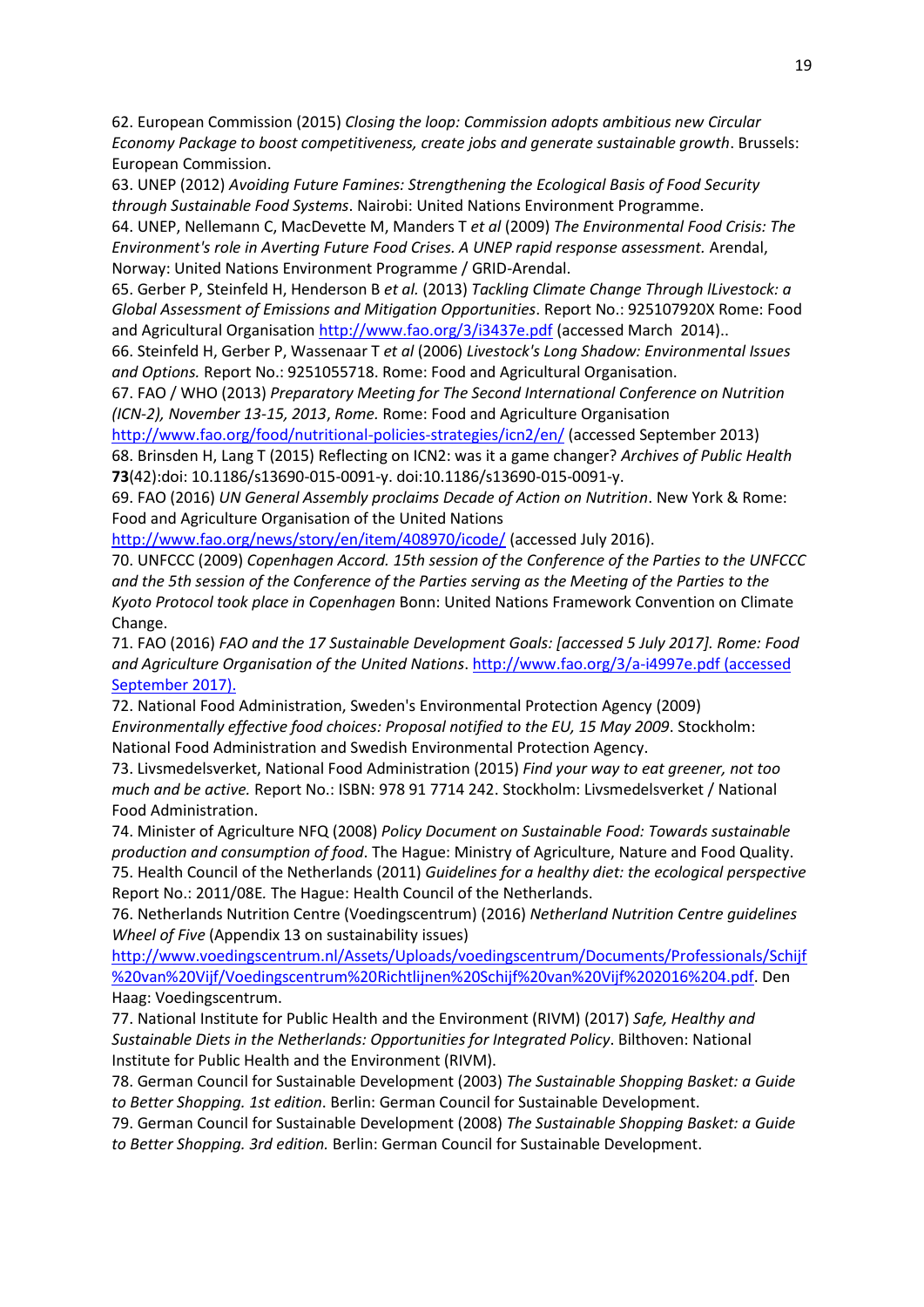80. German Council for Sustainable Development (RNE) (2014) *The Sustainable Shopping Basket - A Guide to Better Shopping.* Berlin: Rat für Nachhaltige Entwicklung / German Council for Sustainable Development [http://www.nachhaltigkeitsrat.de/en/projects/projects-of-the-council/nachhaltiger](http://www.nachhaltigkeitsrat.de/en/projects/projects-of-the-council/nachhaltiger-warenkorb/)ware [nkorb/](http://www.nachhaltigkeitsrat.de/en/projects/projects-of-the-council/nachhaltiger-warenkorb/) (accessed September 2017).

81. van Zwanenberg P, Millstone E (2005) *BSE: Risk, Science, and Governance.* Oxford ; New York: Oxford University Press.

82. National Audit Office (2002) *The 2001 Outbreak of Foot and Mouth Disease. Report by the Comptroller and Auditor General. HC 939 Session 2001-2002*. London: The Stationery Office.

83. Cabinet Office Strategy Unit (2008) *Food Matters: Towards a Strategy for the 21st Century*. Report No.: 288497/0708. London: Cabinet Office Strategy Unit.

84. Cabinet Office Strategy Unit (2008) *Recipe for Success: Towards a Food Strategy for the 21st Century.* London: Cabinet Office.

85. DEFRA (2008) *Ensuring the UK's Food Security in a Changing World*. London: Department for Environment, Food and Rural Affairs.

86. DEFRA (2009) *Food Security Assessment*. London: Department for Environment, Food and Rural Afffairs <http://www.defra.gov.uk/foodfarm/food/security/assessment.htm> (accessed October 2009). 87. DEFRA (2010) *Food 2030 Strategy*. London: Department for Food, Rural Affairs and

Environment76. Food Standards Agency IAC Project Team (2010) *Integrated advice for consumers: Discussion and analysis of options.* London: Food Standards Agency.

[www.food.gov.uk/multimedia/pdfs/iacreport.pdf](http://www.food.gov.uk/multimedia/pdfs/iacreport.pdf) (accessed September 2017)

88. Food Standards Agency IAC Project Team (2010) *Integrated advice for consumers: Discussion and analysis of options*. London: Food Standards Agency.

[www.food.gov.uk/multimedia/pdfs/iacreport.pdf.](http://www.food.gov.uk/multimedia/pdfs/iacreport.pdf)

89. Defra (2012) *Green Food Project*. London: Department for Environment, Food and Rural Affairs. <http://engage.defra.gov.uk/green-food/> (accessed September 2017)

90. Defra (2013) *Sustainable Consumption Report: Follow-Up to the Green Food Project*. London: Department for Environment, Food and Rural Affairs.

91. Carbon Trust (2016) *The Eatwell Guide: a More Sustainable Diet - Understanding the Environmental Impact of Public Health England's Updated Eatwell Guide Nutritional Guidance*. London: Carbon Trust / Public Health England.

92. Public Health England (2016) *The Eatwell Guide: Helping you eat a healthy, balanced diet*. London: Public Health England.

93. Paillard S, Treyer S, Dorin B, editors (2011) *Agrimonde: Scenarios and Challenges for Feeding the World in 2050*. Paris: Editions Quae.

94. Masset G, Soler LG, Vieux F, Darmon N (2014) Identifying sustainable foods: the relationship between environmental impact, nutritional quality, and prices of foods representative of the French diet. *J Acad Nutr Diet* **114**, 862-869.

95. Masset G, Vieux F, Verger EO *et al* (2014) Reducing energy intake and energy density for a sustainable diet: a study based on self-selected diets in French adults. *Am J Clin Nutr* doi:10.3945/ajcn.113.077958.

96. Economist Intelligence Unit (2016) *Food Sustainability Index 2016: a global study of nutrition, agriculture and food waste.* London and Parma: EIU and Barilla Center for Food and Nutrition. 97. DAFF (2012) *Resilience in the Australian food supply chain*. Canberra: Department of Agriculture, Fisheries and Forestry[.http://www.daff.gov.au/\\_\\_data/assets/pdf\\_file/0009/1915290/resilience](http://www.daff.gov.au/__data/assets/pdf_file/0009/1915290/resilience-food-supply.pdf)[food-supply.pdf](http://www.daff.gov.au/__data/assets/pdf_file/0009/1915290/resilience-food-supply.pdf) (accessed September 2017)

98. NHMRC (2013) Australian Dietary Guidelines 2013. Canberra: National Health & Medical Research Council of Australia. <http://www.nhmrc.gov.au/guidelines/publications/n55> (accessed September 2017).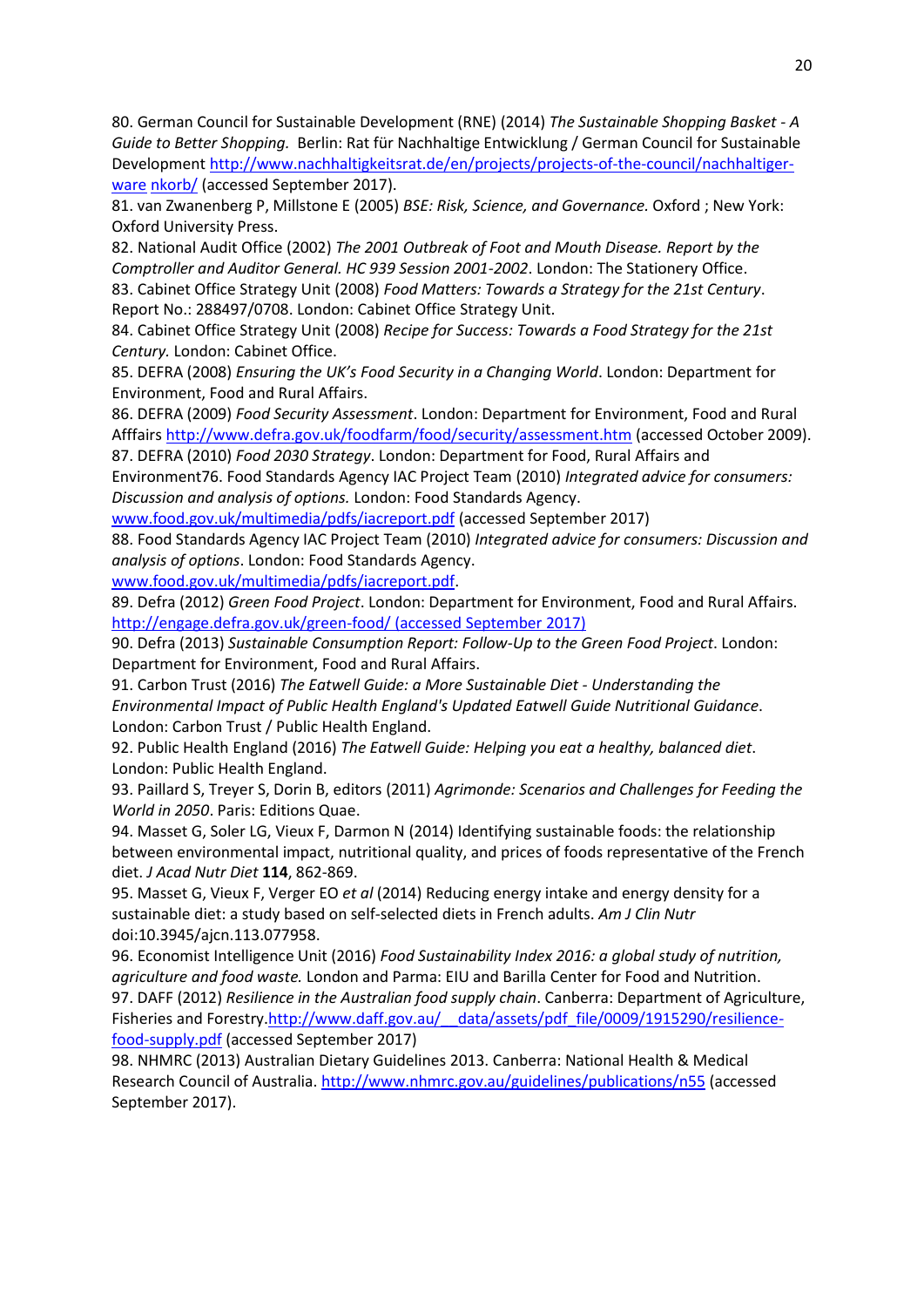99. Lawrence M, Friel S, Wingrove K *et al* (2015) Formulating policy activities to promote healthy and sustainable diets. *Public Health Nutrition* DOI: 10.1017/S1368980015002529. doi:10.1017/S1368980015002529.

100. Friel S, Barosh LJ, Lawrence M (2014). Towards healthy and sustainable food consumption: an Australian case study. *Public Health Nutrition* **17**,1156-1166.

101. Dixon J, Isaacs B (2013)Why sustainable and 'nutritionally correct' food is not on the agenda: Western Sydney, the moral arts of everyday life and public policy. *Food Policy* **43,** 67-76.

102. DHHS, USDA (2015). *Dietary Guidelines for Americans 2015-2020: 8th edition.* Washington DC: Department of Health and Human Services & U.S. Department of Agriculture.

<http://health.gov/dietaryguidelines/2015/guidelines/> (accessed September 2017)

103. Merrigan K, Griffin T, Wilde P *et al* (2015) Designing a sustainable diet. *Science*. **350**(6257):165- 166.

104.. Dietary Guidelines Advisory Committee (2015) *Scientific Report of the 2015 Dietary Guidelines Advisory Committee*. Washington (DC): USDA and US Department of Health and Human Services. 105. Nelson ME, Hamm MW, Hu FB *et al* (2016) Alignment of healthy dietary patterns and

environmental sustainability: a systematic review. *Advances in Nutrition* **7**, 1005-1025. 106. Ministry of Health (Brazil) (2014). *Dietary Guidelines for the Brazilian Population.* Brazilia: Ministry of Health.

[http://189.28.128.100/dab/docs/portaldab/publicacoes/guia\\_alimentar\\_populacao\\_ingles.pdf.](http://189.28.128.100/dab/docs/portaldab/publicacoes/guia_alimentar_populacao_ingles.pdf) (accessed September 2017).

107. Rutter J, Marshall E, Sims S (2011) *The "S" Factors: Lessons from IFG's Policy Success eunions* London: Institute for Government.

108. Qatar Supreme Council of Health (2014) *Qatar Dietary Guidelines Evidence Base*. Doha: Supreme Council of Health.

109 Qatar Supreme Council of Health (2014). *Diet and Nutrition Profile for Qatar National Dietary Guidelines*. Doha: Supreme Council of Health.

110. International Diabetes Federation (2014). *Diabetes Atlas.* Brussels: International Diabetes Federation

111. Seed B (2014) Sustainability in the Qatar national dietary guidelines, among the first to incorporate sustainability principles. *Public Health Nutrition* **18**, 2303–2310.

112. National Food Administration, Environment Agency (2008) *Environmentally Effective Food Choices: Proposal notified to the EU*. Stockholm: National Food Administration.

113. Health Council of the Netherlands (2011) *Guidelines for a Healthy Diet: the Ecological Perspective.* Contract No.: publication no. 2011/08E The Hague: Health Council of the Netherlands. 114. Garnett T, Strong M (2015) *The Principles of Healthy and Sustainable Eating Patterns*. Swindon: Global Food Security programme (BBSRC et al).

115. Ministry of Health (Brazil) (2014) *Guia Alimentar para a População Brasileira*. Brasilia: Ministério da Saúde.

116. C40 (2017) C40 Climate Leadership Group: Food Systems Leadership Network:

http://www.c40.org/networks/food systems (accessed September 2017).

117. Pact MUFP (2015) *Milan Urban Food Policy Pact signed by 100 cities October 15 2015*. Milan: Commune di Milano.

118. Declaration IS (2015) *Building a World of Local Action for A Sustainable Urban Future. Declaration signed 9 April 2015*. Seoul: ICLEI Local Governments for Sustainability.

119. SAI (2016) *Sustainable Agriculture Initiative Platform*. Brussels: Sustainable Agriculture Initiative <http://www.saiplatform.org/> (accessed Sptember 2017)

120. World Economic Forum, McKinsey & Co (2010) *Realizing a New Vision for Agriculture: A Roadmap for Stakeholders.* Davos: World Economic Forum.

121. World Economic Forum, Ellen MacArthur Foundation, McKinsey & Company (2014) *Towards the Circular Economy: Accelerating the Scale-up across Global Supply Chains.* Geneva: World Economic Forum.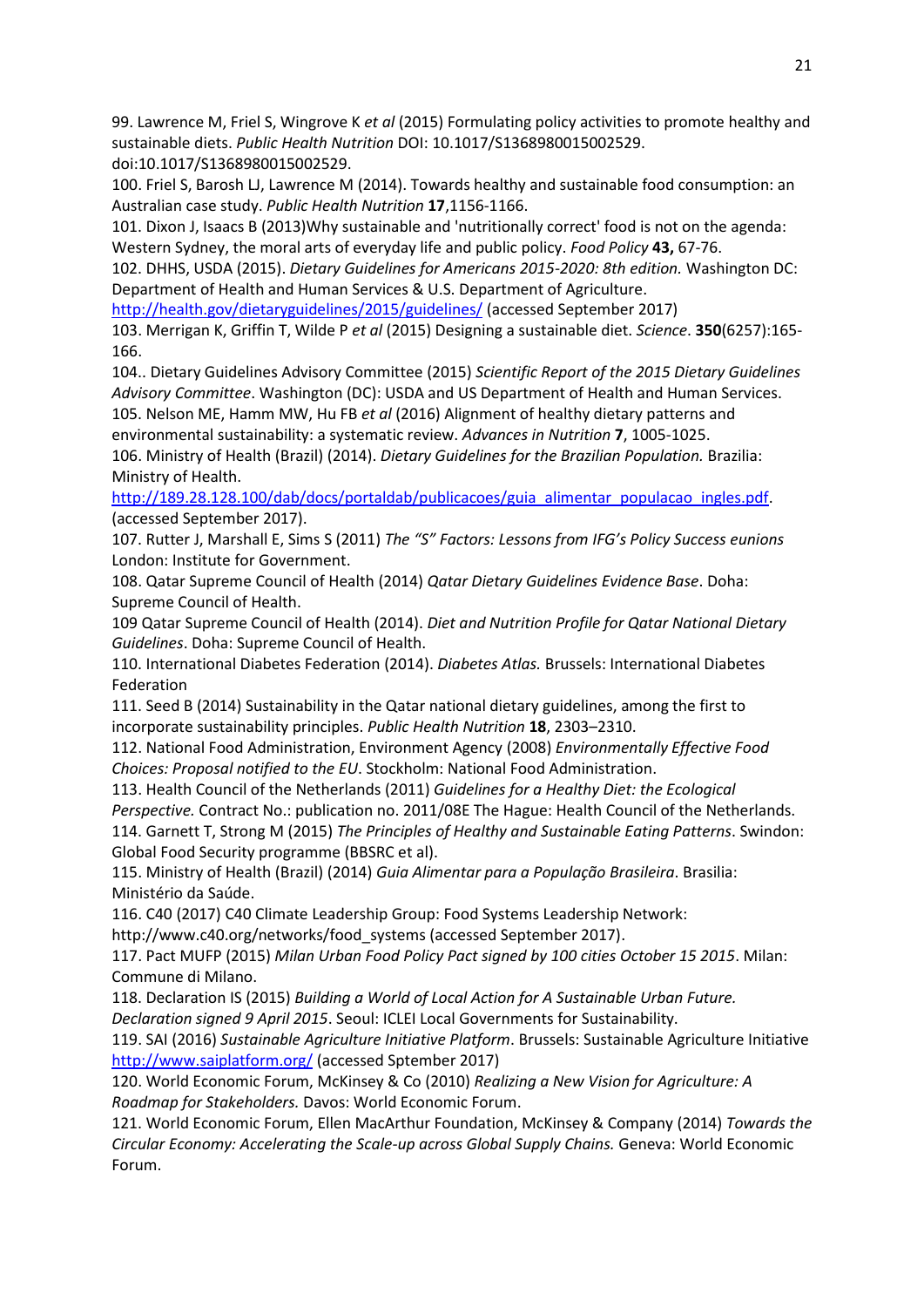122. Sharpe RP, Barling D, Lang T (2006) *Final Report on the Investigation into Ethical Traceability in the UK Wheat-flour-bread supply Chain. Report to DG Research*. *Framework 6: Science & Society*. London: Centre for Food Policy City University.

123. Sharpe RS (2017). 'A piecemeal way to save the world': Investigating social sustainability in the UK's conventional food supply. PhD Thesis. Centre for Food Policy, City University London, forthcoming.

124. World Business Council for Sustainable Development (2017) *25 leading global companies join together to accelerate transformational change in global food systems - Food Reform for Sustainability and Health program (FReSH)*. Davos: World Business Council for Sustainable Development [http://www.wbcsd.org/Projects/FReSH/News/25-leading-global-companies-join](http://www.wbcsd.org/Projects/FReSH/News/25-leading-global-companies-join-together-to-accelerate-transformational-change-in-global-food-systems)[together-to-accelerate-transformational-change-in-global-food-systems](http://www.wbcsd.org/Projects/FReSH/News/25-leading-global-companies-join-together-to-accelerate-transformational-change-in-global-food-systems) (accessed August 2017).

125. Marks and Spencer (2016). *About Plan A.* London: Marks and Spencer plc

<https://corporate.marksandspencer.com/plan-a/our-stories/about-plan-a> (accessed July 2016] 126. PepsiCo UK (2010) *50 in 5 commitment: We plan to reduce our water use and carbon emissions by 50% in 5 years.* Richmond Surrey: PepsiCo UK

[http://www.pepsico.co.uk/purpose/environment/reports-and-updates/2010-environment](http://www.pepsico.co.uk/purpose/environment/reports-and-updates/2010-environment-report/passionate-about-growing/50-in-5)[report/passionate-about-growing/50-in-5](http://www.pepsico.co.uk/purpose/environment/reports-and-updates/2010-environment-report/passionate-about-growing/50-in-5) (accessed September 2017).

127. Barilla Center for Food & Nutrition (2016) *Eating Planet: Diet and Sustainability to Build our Future*. Milano: Edizioni Ambiente.

128 Fearnley-Whittingstall H (2014) *Fish Fight: the Story 2010-2014.* London: Fish Fight / seachangeagency.com / KEO Digital / KEO films2014[.http://www.fishfight.net/story.html](http://www.fishfight.net/story.html) [accessed March 2016].

129. Relais et Chateau, UNESCO (2014) *Le Manifeste: un monde meilleur, par la table et l'hospitalité*. Paris: Relais et Chateau.

130. Culinary Institute of America, Harvard School of Public Health (2013) *Menus of Change Initiative*. Hyde Park NY: Culinary Institute of America and Harvard School of Public Health Department of Nutrition <http://www.menusofchange.org/> (accessed September 2017) 131. Singer P (2013) T*he World's First Cruelty-Free Hamburger*.

[http://www.theguardian.com/commentisfree/2013/aug/05/worlds-first-cruelty-free-hamburger.](http://www.theguardian.com/commentisfree/2013/aug/05/worlds-first-cruelty-free-hamburger) The Guardian.

132. Berger M. (2014) *Nanotechnology in agriculture. Nanowerk*

<http://www.nanowerk.com/spotlight/spotid=37064.php2014> (accessed August 2017).

133. ICIPE (2011) *Insects and Africa's Health: 40 Years of ICIPE.* Nairobi: International Centre of Insect Physiology and Ecology.

134. van Huis A, Van Itterbeeck J, Klunder H *et al*. (2013) *Edible insects: Future Prospects for food and Feed Security*. Rome: Food and Agriculture Organisation.

135. Holloway L, Wilkinson K, Butler D, Bear C (2012) *Robotic and Information Technologies in UK Dairy Farming: Project Overview.* Hull: Department of Geography, Environment and Earth Sciences, University of Hul[l.http://www2.hull.ac.uk/science/geography/research/livestock\\_robotics.aspx](http://www2.hull.ac.uk/science/geography/research/livestock_robotics.aspx)

136. German JB, Zivkovic AM, Dallas DC, Smilowitz JT (2011) Nutrigenomics and Personalized Diets: What Will They Mean for Food? . *Annual Review of Food Science and Technology* **2**,97-123. 137. Gunn M, Mont O (2014) Choice editing as a retailers' tool for sustainable consumption. *International Journal of Retail & Distribution Management.* **42**, 464-481.

138. National Consumer Council, Sustainable Development Commission (2006). *Looking Back Looking Forward: Lessons in Choice Editing for Sustainability: 19 Case Studies into Drivers and Barriers to Mainstreaming more Sustainable products.* London: Sustainable Development Commission.

139. WWF-UK (2009) *One Planet Food Strategy 2009-2012*. Godalming Surrey: WWF UK. 140. WWF, Global Footprint Network, Institute of Zoology, Water Footprint Network (2014) *Living Planet Report 2014: Species and Spaces, People and Places.* Gland: WWF International.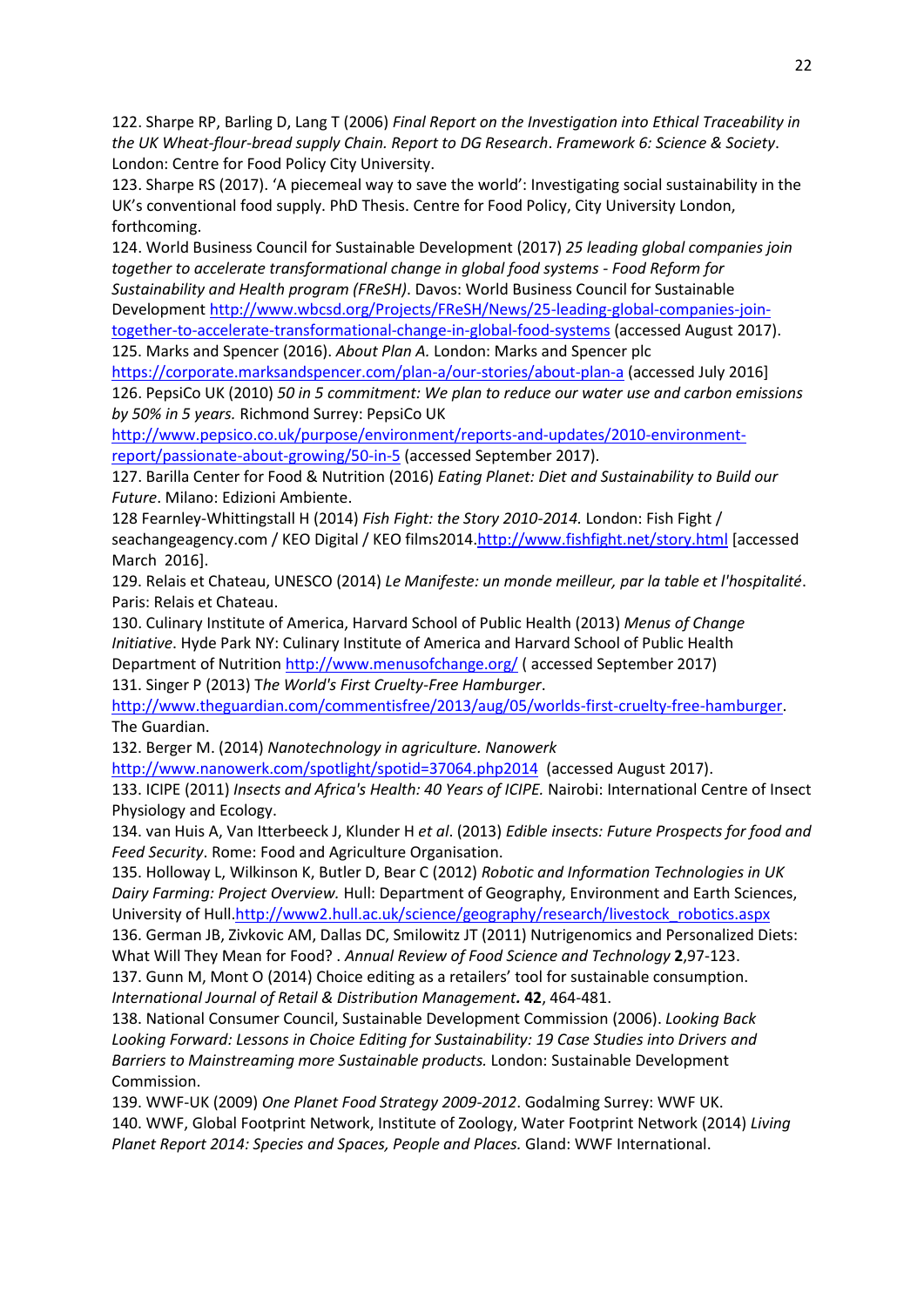141. WWF, Zoological Society of London (2015). *Living Blue Planet Report 2015: Species,Habitats and Human Well-being.* Gland, Switzerland: WWF and ZSL.

142. RGS, WWF-UK (2012) *"Navigating the 'Perfect Storm': the International Challenge of Food, Water and Energy Security"* RGS (& IBG) and WWF-UK Seminar, held at the RGS, Kensington, London, February 9 2012. London: Royal Geographical Society.

143. WWF (2006) *Thirsty Crops: Our Food and Clothes: Eating up Nature and Wearing out the Environment?* Zeist (NL): WWF.

144. WWF (2012) *Food Patterns and Dietary Recommendations in Spain, France and Sweden: Livewell for Low Impact Food Europe*. Godalming: WWF.

145. Eating Better (2013). *For a Fair Green Healthy Future*. Brighton: Eating Better <http://www.eating-better.org/> (accessed September 2017)

146. Eating Better (2013) *Briefing: Public Attitudes & Behaviours Research Conducted by YouGov in September 2013.* Brighton: Eating Better.

147. RSPB WT, Friends of the Earth, Sustain, National Trust, Eating Better, Compassion in World Farming, Food Research Collaboration, Food Ethics Council, Soil Association (2014) *Square Meal: why we need a better recipe for the future*. London: Food Research Collaboration.

148. Nuffield Council on Bioethics (2007) *Public health: Ethical Issues.* Cambridge UK: Cambridge Publishers / Nuffield Council on Bioethics.<http://nuffieldbioethics.org/project/public-health/2007> (accessed September 2017).

149. Barsac Declaration Group (2009) *The Barsac Declaration: Environmental Sustainability and the Demitarian Diet*. Barsac: European Science Foundation Nitrogen in Europe (NinE) research networking programme, Biodiversity in European Grasslands: Impacts of Nitrogen deposition (BEGIN) research programme of the European Science Foundation, Task Force on Reactive Nitrogen (TFRN) of the UNECE Convention on Long-range Transboundary Air Pollution, International Nitrogen Initiative (INI), COST Action 729 on Assessing and Managing Nitrogen in the Atmosphere Biosphere System in Europe, and NitroEurope Integrated Project. [http://www.nine-esf.org/sites/nine-](http://www.nine-esf.org/sites/nine-esf.org/files/Barsac%20Declaration%20V5.pdf)

[esf.org/files/Barsac%20Declaration%20V5.pdf](http://www.nine-esf.org/sites/nine-esf.org/files/Barsac%20Declaration%20V5.pdf) (accessed September 2017)

150. Sustainable Development Commission (2011) *Looking Forward, Looking Back: Sustainability and UK food policy 2000 – 2011*. London: Susainable Development Commission [http://www.sd](http://www.sd-commission.org.uk/publications.php?id=1187)[commission.org.uk/publications.php?id=1187](http://www.sd-commission.org.uk/publications.php?id=1187)

151. Lang T (2016) *Re-fashioning Food Systems with Sustainable Diet Guidelines: the SDG2 Strategy* London: Friends of the Earth (England & N Ireland).

152. Belgian Nutrition Society, Nutrition Society (UK), (SFN) SFdN (2013). *'Sustainable Diets and Food Security', joint conference of the three societies, Lille France, 28-29 May 2013*. Lille, France: BNS, NS, SFN201[3http://www.sustainable-diet2013.fr/](http://www.sustainable-diet2013.fr/) (accessed September 2017).

153. FENS, Belgian Nutrition Society, Belgian Ministry of Health (2017). *FENS Meeting – Task Force on Food Based Dietary Guidelines, September 21st – 22nd , 2017, hosted by the Ministry of Health, Brussels.* Brussels: Ministry of Health, FENS, and Belgian Nutrition Society.

154. Defra (2010) *UK Food Security Assessment: Detailed Analysis*. London: Department for Environment, Food and Rural Affairs

155. Public Health England, Carbon Trust (2016). *Sustainable Diets: Methodology and Results Summary* London: Public Health England

156. Paterson O (2017) *UK Agricultural Policy Post-Brexit. Lecture at All Souls College, Oxford, 27th January 2017* London: UK 2020 Ltd.

[https://www.owenpaterson.org/sites/www.owenpaterson.org/files/2017-](https://www.owenpaterson.org/sites/www.owenpaterson.org/files/2017-04/UK%202020%20Agricultural%20Policy%20Post-Brexit.pdf)

[04/UK%202020%20Agricultural%20Policy%20Post-Brexit.pdf](https://www.owenpaterson.org/sites/www.owenpaterson.org/files/2017-04/UK%202020%20Agricultural%20Policy%20Post-Brexit.pdf) (accessed June 2017).

157. Paterson O (2017) *UK Fisheries Policy: Post-Brexit. Lecture at All Souls College, Oxford, 27 January 2017.* London: UK2020.

158. Rickard S (2016) *Ploughing the Wrong Furrow: the Costs of Agricultural Exceptionalism and the Precautionary Principle*. London: Institute of Economic Affairs Report No.: IEA Discussion Paper 75.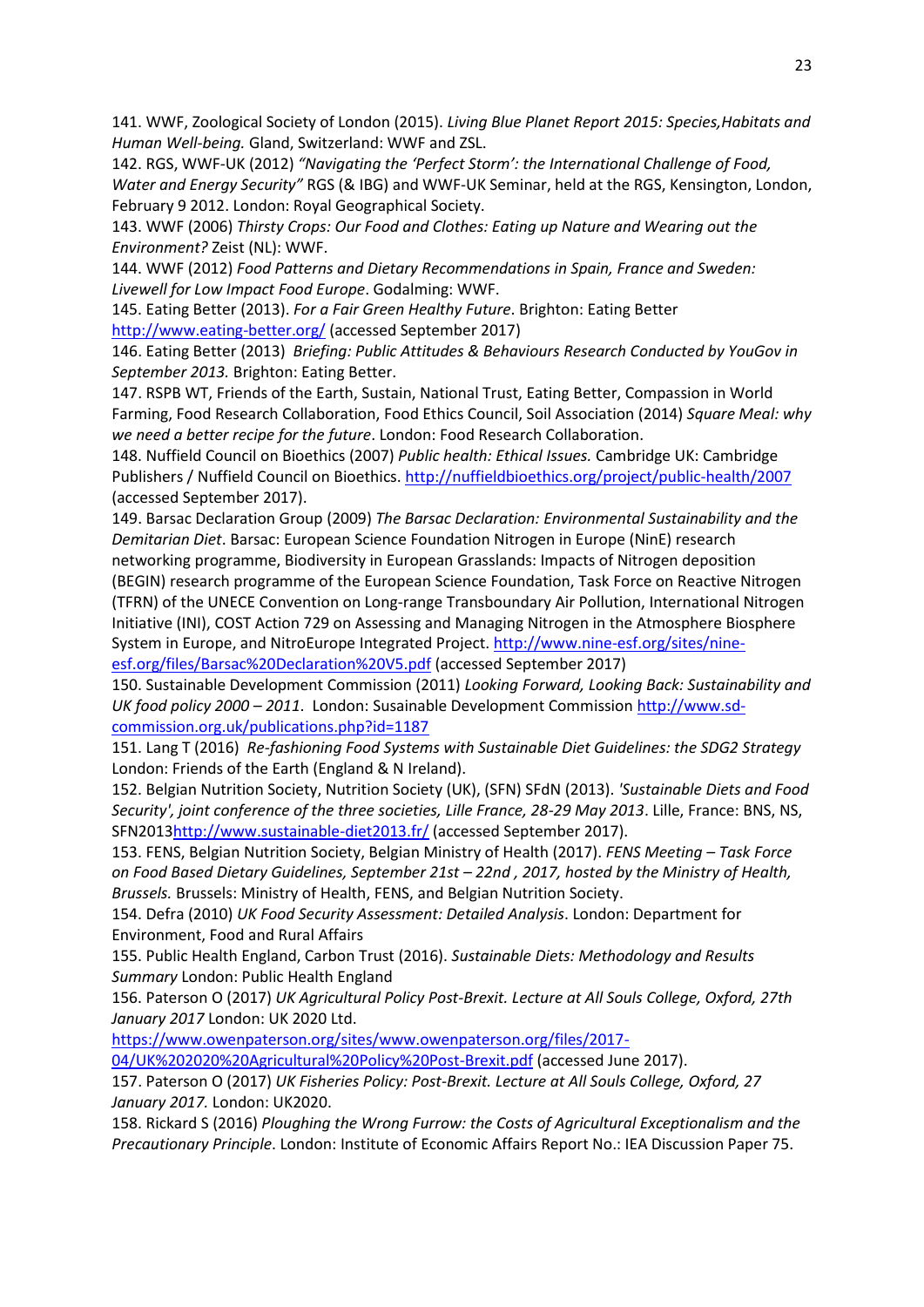159. FDF (2016). *A new UK-EU Relationship: Priorities for the Food and Drink Manufacturing Industry.*  London: Food and Drink Federation

160. British Retail Consortium (2017). *A Fair Brexit for Consumers: The Tariff Roadmap for the Next Government.* London: British Retail Consortium.

161. EESC (2016). *EESC Opinion More Sustainable Food Systems*. Adopted: NAT/677 EESC-2016-0232 Rapporteur: Maciulevičius Mindaugas Brussels: European Economic & Social Committee <http://www.eesc.europa.eu/?i=portal.en.nat-opinions.37923>

162. European Economic and Social Committee (2017). *Opinion "Civil society's contribution to the development of a comprehensive food policy in the EU" (rapporteur: Mr Peter Schmidt) to be finalised December 2017*. Brussels: European Economic and Social Committee

163. Defra (2016) *Food Statistics Pocket Book.* London: Department for Food, Environment and Rural Affair[shttps://www.gov.uk/government/uploads/system/uploads/attachment\\_data/file/526395/foo](https://www.gov.uk/government/uploads/system/uploads/attachment_data/file/526395/foodpocketbook-2015update-26may16.pdf) [dpocketbook-2015update-26may16.pdf.](https://www.gov.uk/government/uploads/system/uploads/attachment_data/file/526395/foodpocketbook-2015update-26may16.pdf) (accessed June 15 2016).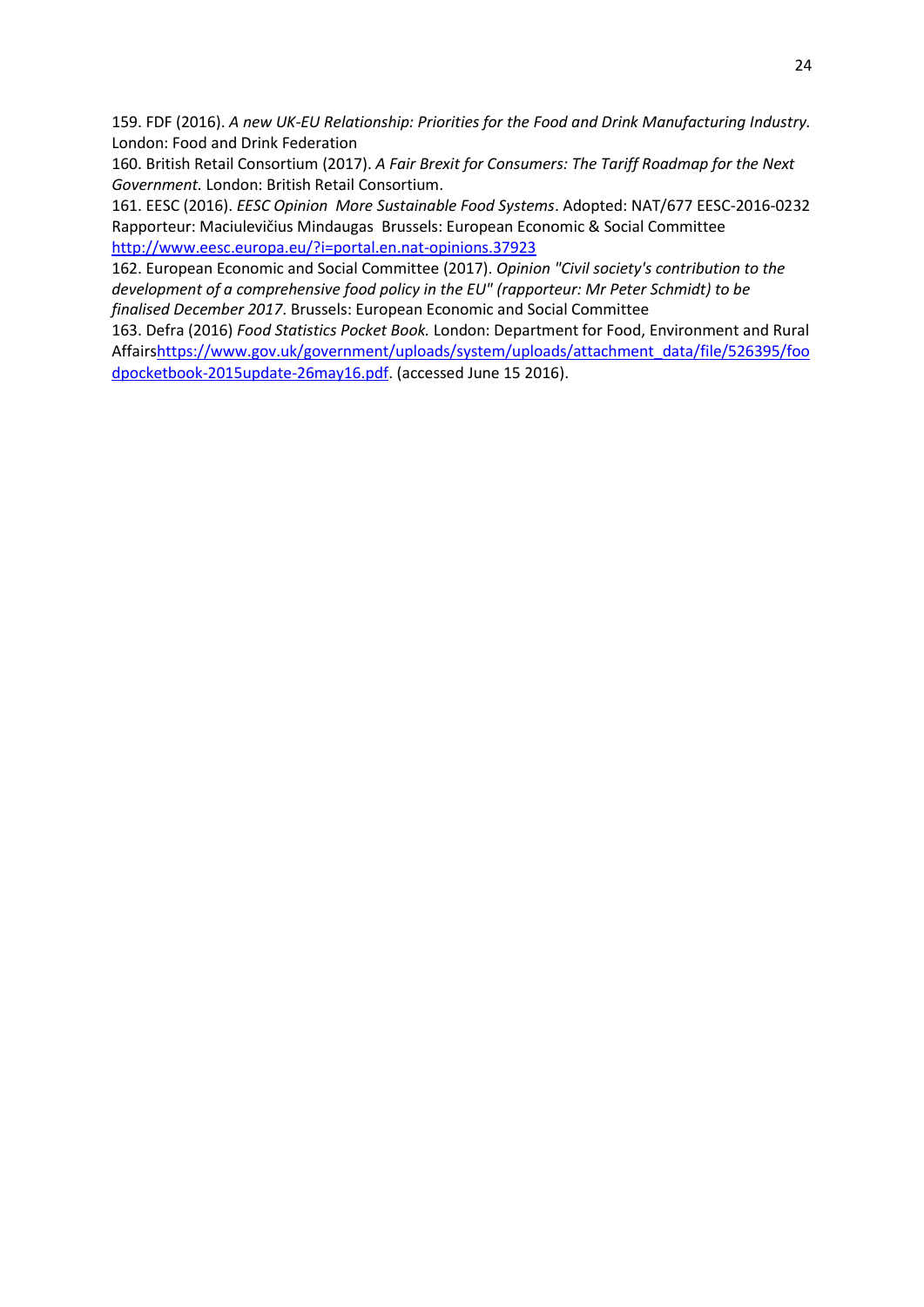| <b>SDG</b>       | Goal                                      | <b>Significance for diet and food</b>                                                                    |
|------------------|-------------------------------------------|----------------------------------------------------------------------------------------------------------|
| SDG1             | End poverty                               | Inequalities determine access to diet; c. 80% of the<br>world's poor are rural, many working on food     |
| SDG2             | End hunger                                | c. 800 million are hungry; c. 2 billion overweight or<br>obese                                           |
| SDG <sub>3</sub> | Health and well-being                     | Ensure healthy lives and promote well-being<br>for all at all ages                                       |
| SDG <sub>6</sub> | Clean water                               | Crops and livestock account for 70% of all water<br>withdrawals                                          |
| SDG 7            | Energy                                    | Food systems use 30% of global energy resources                                                          |
| <b>SDG 12</b>    | Sustainable consumption and<br>production | An estimated 30% of food is wasted; changing<br>dietary patterns increase food's footprint               |
| <b>SDG 13</b>    | Combat climate change                     | Diet is a major contributor to climate change,<br>accelerating with the nutrition transition             |
| <b>SDG 14</b>    | Oceans, Seas and Marine<br>resources      | c.29% of commercially important<br>assessed marine fish stocks<br>are overfished; c.61% are fully fished |
| <b>SDG 15</b>    | Life on land; biodiversity                | A third of land is degraded; up to 75% of crop<br>genetic diversity is lost                              |

**Table 1: UN Sustainable Development Goals (SDG) pointing to sustainable diets**

**source: Adapted from FAO 2016( 71)**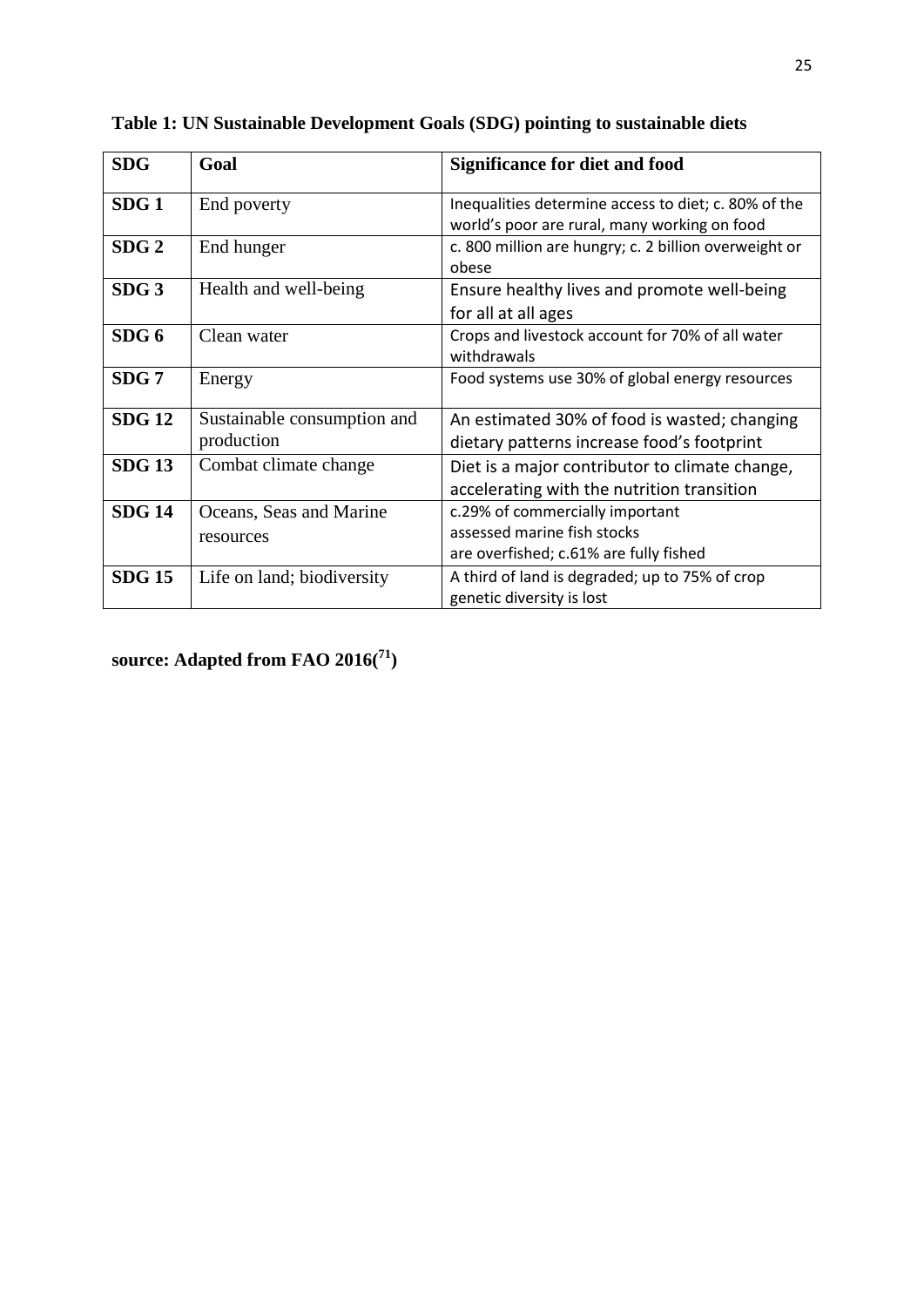| Source/<br>country             | <b>Environmentally</b><br>effective food choices<br>(Sweden) $(^{112})$                                                       | <b>Sustainable Shopping</b><br><b>Basket (Germany)</b> (80)         | <b>Guidelines for a healthy</b><br>diet: the ecological<br>perspective (Netherlands) | <b>UK Green Food Project,</b><br>8 principles $(114)$                                                            | <b>Brazilian Food Based</b><br>Dietary Guidelines <sup>(115,</sup><br>106     | <b>Qatar National</b><br>Dietary Guidelines(108,<br>109                                             |
|--------------------------------|-------------------------------------------------------------------------------------------------------------------------------|---------------------------------------------------------------------|--------------------------------------------------------------------------------------|------------------------------------------------------------------------------------------------------------------|-------------------------------------------------------------------------------|-----------------------------------------------------------------------------------------------------|
|                                |                                                                                                                               |                                                                     | (113)                                                                                |                                                                                                                  |                                                                               |                                                                                                     |
| Date                           | 2009                                                                                                                          | 1990s $\rightarrow$ 2013 (4 <sup>th</sup> edition)                  | 2011                                                                                 | 2013                                                                                                             | 2014                                                                          | 2014                                                                                                |
| Lead<br><b>Body</b>            | National Food<br>Administration &<br><b>Environmental Protection</b><br>Agency                                                | German Council for<br>Sustainable Development                       | Health Council of the<br><b>Netherlands</b>                                          | <b>UK</b> Government working<br>party                                                                            | Ministry of Health. Brazil                                                    | Supreme Council of<br>Health, Health Promotion<br>and Non-Communicable<br><b>Diseases</b>           |
| Prime<br>concerns              | Pro health and environment<br>to reduce climate change<br>and promote non-toxic<br>environment                                | To integrate advice from<br>many sources for daily food<br>shopping | Linking gains in public health<br>nutrition to lower ecological<br>impact            | To combine health and<br>environmental advice                                                                    | To promote public health;<br>and to realign health and<br>food culture        | To integrate principles of<br>sustainability into the<br><b>Qatar Dietary guidelines</b>            |
| <b>Actual</b><br><b>Advice</b> | Eat less meat. Replace it<br>with vegetarian meals;<br>choose local meats or<br>organic if available                          | Follow the food pyramid                                             | Move to a less animal-based,<br>more plant-based diet - this is<br>the key advice    | Eat a varied balanced diet to<br>maintain a healthy body<br>weight                                               | 1. Prepare meals from staple<br>and fresh foods                               | 1. Emphasize a plant-<br>based diet, including<br>vegetables, fruit, whole<br>grain cereal, legumes |
|                                | Eat fish 2-3 times a week<br>from sustainable sources                                                                         | Eat less meat and fish but<br>savour them                           | Lower energy intake, and eat<br>fewer snacks                                         | Eat more plant based foods,<br>including at least five<br>portions of fruit and<br>vegetables per day.           | 2. Use oils, fats, sugar and<br>salt in moderation.                           | 2. Reduce leftovers and<br>waste                                                                    |
|                                | Eat Fruit, vegetables,<br>berries: a good rule of<br>thumb is to choose seasonal,<br>local and preferably organic<br>products | Follow 5-a-day on fruit and<br>vegetables                           | Eat two portions of fish a<br>week but from sustainable<br>sources                   | Value your food. Ask about<br>where it comes from and how<br>it is produced. Don't waste it.                     | 3. Limit consumption of<br>ready-to-consume food and<br>drink products        | 3. When available,<br>consume locally and<br>regionally produced foods                              |
|                                | Choose locally grown<br>potatoes and cereals rather<br>than rice                                                              | Eat seasonally and<br>regionally as your first<br>choice            | Reduce food waste                                                                    | Moderate your meat<br>consumption, and enjoy more<br>peas, beans, nuts, and other<br>sources of protein.         | 4. Eat regular meals, paying<br>attention, and in appropriate<br>environments | 4. Choose fresh, home-<br>made foods over highly<br>processed foods and fast<br>foods               |
|                                | Choose pesticide-free or<br>organic when possible                                                                             | Eat organic products                                                |                                                                                      | Choose fish sourced from<br>sustainable stocks.<br>Seasonality and capture<br>methods are important here<br>too. | 5. Eat in company whenever<br>possible.                                       | 5. Conserve water in food<br>preparation                                                            |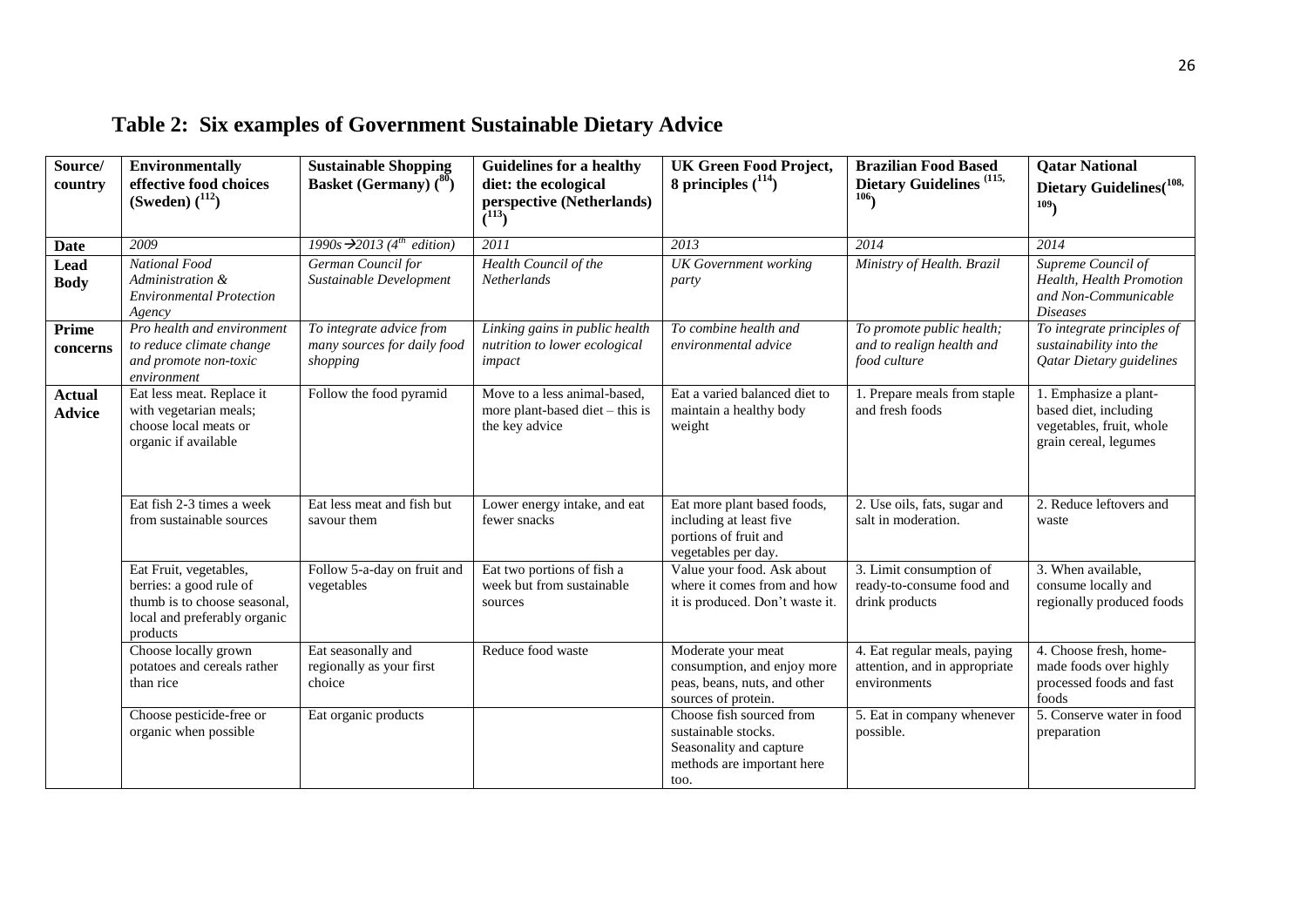| Choose rapeseed oil rather<br>than palm oil fats                                                                              | Choose fair trade products                                                  | Include milk and dairy<br>products in your diet or seek<br>out plant based alternatives,<br>including those that are<br>fortified with additional<br>vitamins and minerals | 6. Buy food at places that<br>offer varieties of fresh foods.<br>Avoid those that mainly sell<br>products ready for<br>consumption. | 6. Follow the<br>recommendations of the<br><b>Qatar Dietary Guidelines</b> |
|-------------------------------------------------------------------------------------------------------------------------------|-----------------------------------------------------------------------------|----------------------------------------------------------------------------------------------------------------------------------------------------------------------------|-------------------------------------------------------------------------------------------------------------------------------------|----------------------------------------------------------------------------|
| Eat fish 2-3 times a week<br>from sustainable sources                                                                         | Choose drinks in recyclable<br>packaging                                    | Drink tap water                                                                                                                                                            | 7. Develop, practice, share<br>and enjoy your skills in food<br>preparation and cooking.                                            |                                                                            |
| Eat Fruit, vegetables,<br>berries: a good rule of<br>thumb is to choose seasonal,<br>local and preferably organic<br>products | Use designated certification<br>schemes (many are cited in<br>the document) | Eat fewer foods high in fat,<br>sugar and salt                                                                                                                             | 8. Plan your time to give<br>meals and eating proper time<br>and space.                                                             |                                                                            |
| Choose locally grown<br>potatoes and cereals rather<br>than rice                                                              |                                                                             |                                                                                                                                                                            | 9. When you eat out, choose<br>restaurants that serve freshly<br>made dishes and meals.<br>Avoid fast food chains.                  |                                                                            |
|                                                                                                                               |                                                                             |                                                                                                                                                                            | 10. Be critical of the<br>commercial advertisement of<br>food products.                                                             |                                                                            |

**Source:** authors

### **Table 3. Preliminary lessons from different policy approaches to sustainable diets**

| Policy approach    | Mode                            | What this means for advice                                                                              | <b>Examples</b>                                                                                                                                     | <b>Lessons learned</b>                                                              |
|--------------------|---------------------------------|---------------------------------------------------------------------------------------------------------|-----------------------------------------------------------------------------------------------------------------------------------------------------|-------------------------------------------------------------------------------------|
| <b>ORIENTATION</b> | Simplification                  | Guidelines focus on nutrition alone or<br>possibly one other factor                                     | Australian (2013) Guidelines<br>UK Cabinet Office $(2008)$ : calories +<br>carbon<br>meat reduction strategies by China<br>$(2016)$ and UK $(2016)$ | pragmatic but reduces range of issues required for a<br>good diet; has low 'threat' |
|                    | Complexity (multi-<br>criteria) | Best fit with interdisciplinary sciences;<br>guidelines are based on multiplicity of<br>dietary impacts | Sweden (2009) Guidelines<br>Qatar (2014) Guidelines<br>German (2014) Sustainable Shopping<br>EU SCP (2012)                                          | A multi-criteria approach is possible                                               |